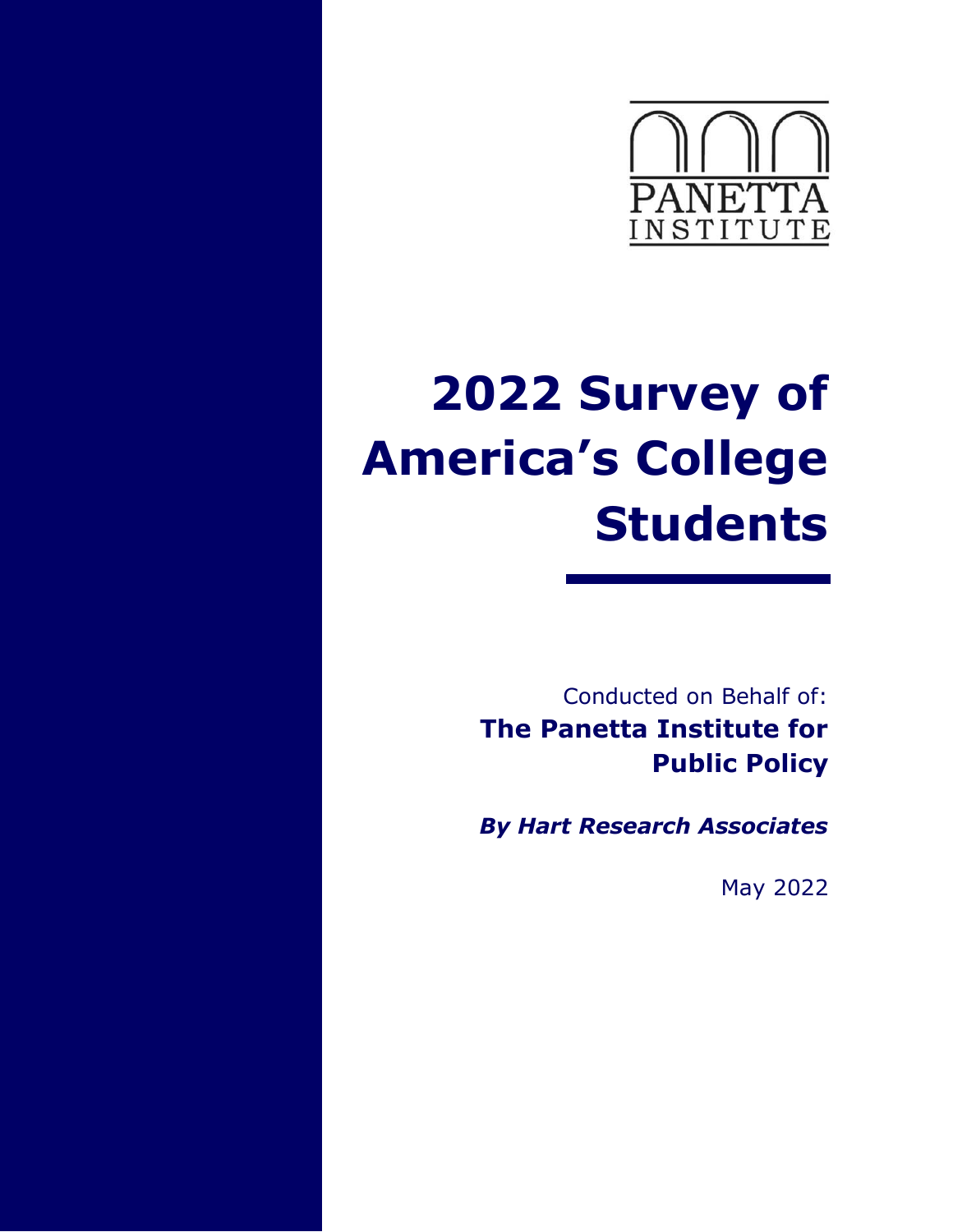## **Table of Contents**

| Ι.          |  |
|-------------|--|
|             |  |
|             |  |
| II.         |  |
|             |  |
|             |  |
|             |  |
|             |  |
| III.        |  |
| IV.         |  |
|             |  |
|             |  |
| $V_{\cdot}$ |  |
|             |  |
|             |  |
|             |  |
|             |  |
|             |  |
|             |  |
|             |  |
|             |  |
|             |  |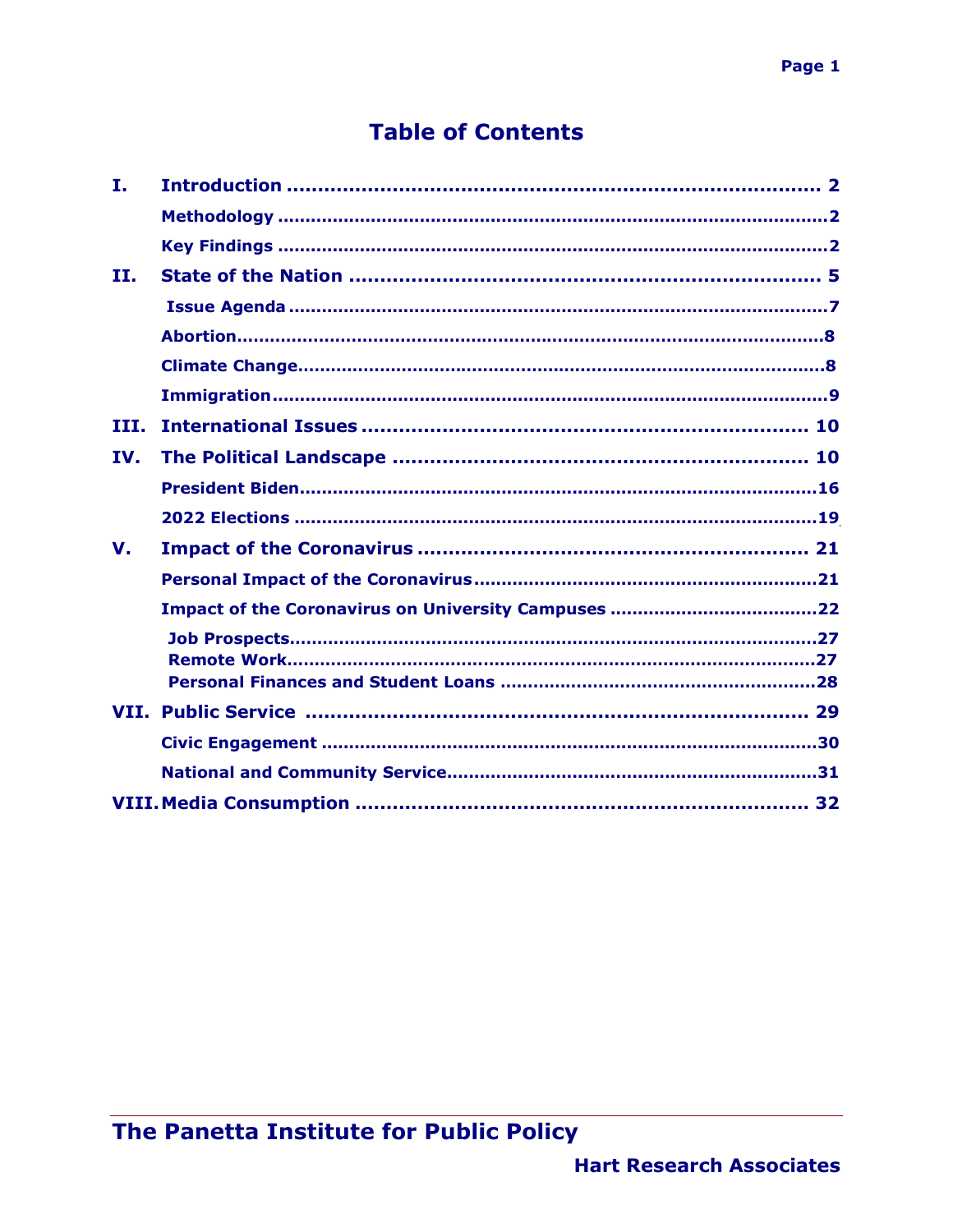## **I. Introduction**

Every spring, the Panetta Institute for Public Policy commissions a nationwide survey of college students to help guide its curriculum and programs. Conducted by Hart Research Associates, the study explores the attitudes and opinions of college students on many topics, including current national and international issues; social, political, and economic trends; level of political involvement; views on the impact of COVID, both on and off campus; and personal career expectations.

Over the course of twenty-two years, the Panetta Institute's nationwide poll of college students has become a highly respected source of information for academics, researchers, political scientists, policymakers, and journalists interested in analyzing two decades of collected data. Given the continuity and depth of the survey, scholars and political campaigns find the Panetta Institute's poll to be one of best barometers for measuring college students' opinions.

This year's survey measures attitudes of college students at a potentially transformative moment in time, as concerns about COVID-19 recede and there is an increasing focus on the economy, specifically the cost of living. This report is based on online interviews with a representative sampling of 801 students at four-year colleges across the country, taken from April 26 to May 3, 2022.

#### <span id="page-2-0"></span>**Methodology**

Hart Research contracted with an online survey vendor to administer the survey to students who are enrolled in four-year, higher-learning institutions. The screening sample was drawn from the vendor's multi-million-member respondent panel. A total of 801 interviews were completed online. All interviews were conducted from April 26 to May 3, 2022. Some demographics were weighted to achieve representative samples of four-year college students nationwide.

#### <span id="page-2-1"></span>**Key Findings**

Key findings from this year's survey show:

#### **The mood of college students has turned much more negative in the past**

**year.** There has been a precipitous drop in the proportion of students who believe the country is headed in the right direction, as well as a drop in confidence in the future of the country. More ominously, while college students are typically optimistic about their own future, this survey marks the first time they do not believe they will be better off financially than their parents.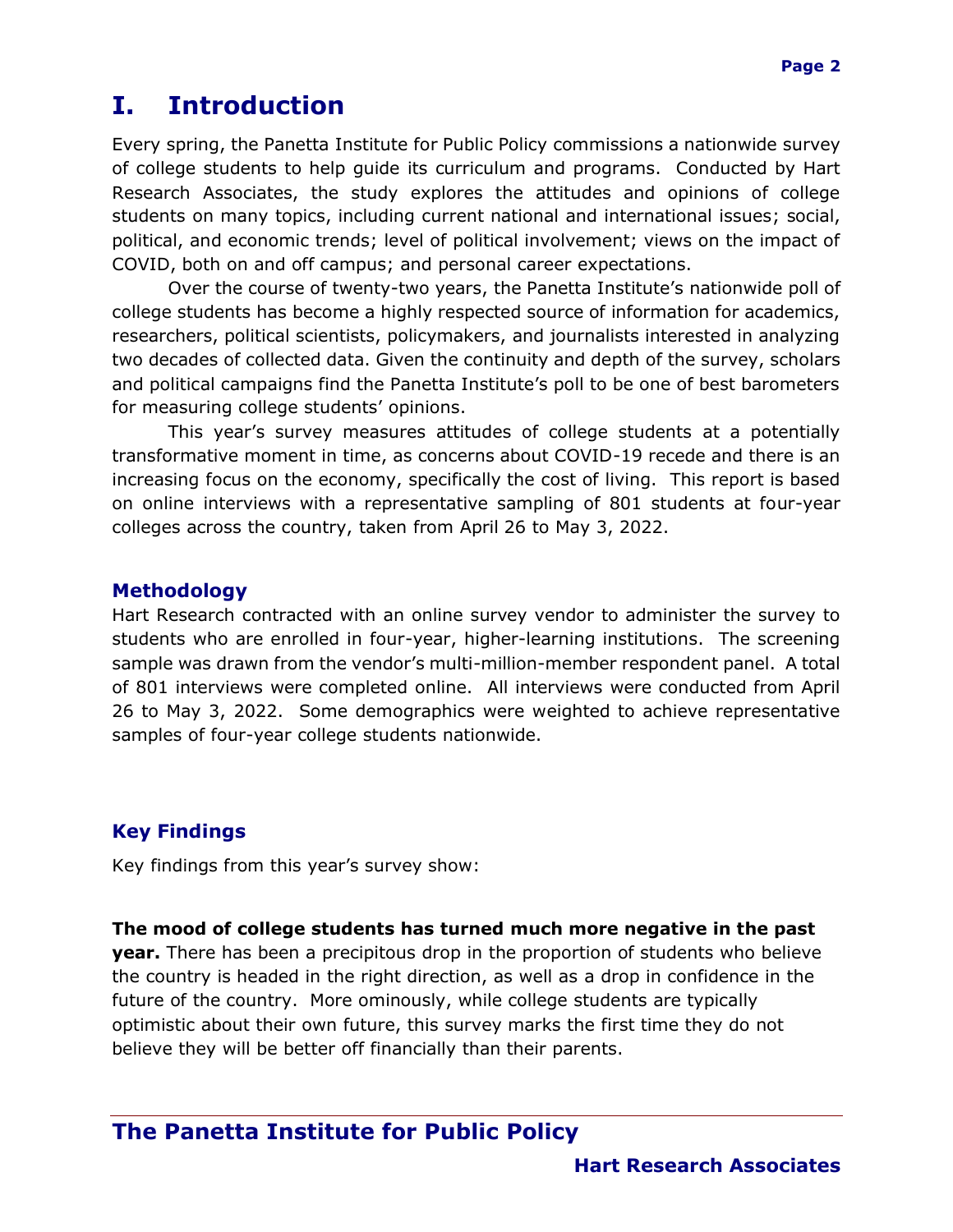- Thirty-four percent (34%) now say the country is headed in the right direction, a drop from 55% in 2021.
- Twenty-seven percent (27%) report that they are more confident and secure about the future of the country, down from 42% who felt this way last year.
- With economic concerns overshadowing all other issues facing college students, this marks the first time going back go 2004 when we cannot report college students having a more optimistic view in terms of being better off than their parents financially (36% say better off, 36% say worse off).

**Not only has the country's mood darkened over the past year, but so have attitudes toward Joe Biden.** The President's professional and personal ratings have both declined significantly, and with the economy topping the list, college students believe that in most areas, he is either not making a difference on issues facing the country or is making things worse.

- A year ago, Joe Biden's job rating as president stood at 71%, now it is 52%.
- His personal ratings have gone from net positive in 2021 (51% positive, 30% negative) to net negative (34% positive, 44% negative).
- On economic issues, which are far and away the most important issue for college students, they evaluate Biden's impact as making things worse rather than making things better.
- Sixty-five percent (65%) of Democrats and independents prefer that the Democratic Party nominate another candidate for president in 2024.

**COVID's impact remains profound, but college students, like the rest of the country, have turned their focus to the economy.** However, while students remain mostly satisfied with how their school has handled the pandemic and have increased acceptance of virtual classes, COVID still has changed their college experience in many ways.

- In 2020, 63% of college students said they were more concerned about COVID than the economy (37%). Now, 72% say that the state of the economy concerns them more than COVID.
- Fifty-nine percent (59%) say the worst of COVID is behind us.
- Yet, its impact hangs over college students 66% still stay that COVID has changed their life in a very or fairly major way.
	- o 42% have lost significant income due to COVID.
	- o 32% have lost a close friend or family member due to COVID.
- Seventy-six percent (76%) are satisfied with how their school has dealt with COVID (83% in 2020).
- Forty-six percent (46%) believe that online classes offer the same quality as in person classes (up from 26% in 2012).

**Views on the economy have turned sharply negative, with a focus on prices driving the downturn.** College students are most concerned about inflation and the cost of living, and so their ratings on the nation's economy, both currently and in the next 12 months have plummeted.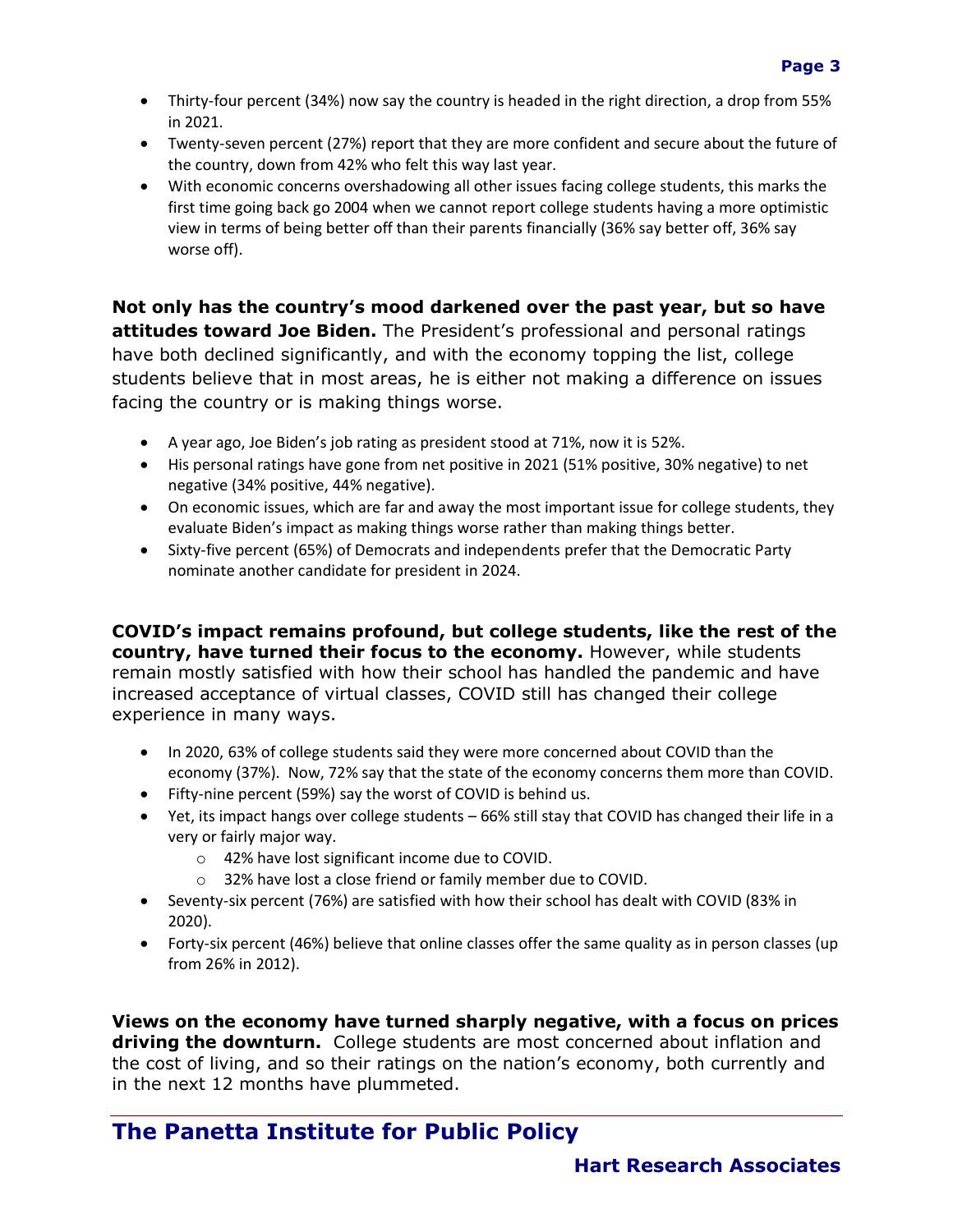- Three in five college students (60%) say that dealing with inflation and the cost of living is the most important issue for them personally, with no other issue coming close in importance.
- Just 31% of college students say the nation's economy is excellent or good, down from 47% in 2021.
- Forty-eight percent (48%) believe the economy will get worse during the next 12 months, a 17 point increase from 2021.

#### **Still, students remain confident in their own ability to find a job after**

**college.** However, they remain worried about finding a **well-paying** job. And college students place much greater import in a job that pays a good salary than they did a generation ago, while they are less likely to feel the same way about a job that is interesting and challenging.

- Seventy-five percent (75%) are very or fairly confident in their ability to find a job that is acceptable to them.
- But 71% worry very often or somewhat often about finding a well-paying job.
- Interest in the private sector remains higher than other industries, but roughly 2 in 5 college students remain interested in working in public health (42%) or government (38%).
- The most important quality that students are looking for in a job is one that pays a good salary or wages (with fully 52% saying this is extremely important, and up from 25% in 2005). Conversely, students are less likely to feel that a job that involves work that is interesting and challenging is extremely important (from 45% who said extremely important in 2005 down to 25% now).

#### **Despite the tough national environment and their drop in support for Joe Biden, college students are supporting Democrats over Republicans for Congress at levels we have seen in the past.** Students report motivation and focus on the election on par with prior years.

- In their vote for Congress, college students are voting for a Democratic candidate over a Republican candidate by 58% to 31%, close to their vote preference in 2020 and 2018.
- Forty-three percent (43%) describe their motivation to vote in the November elections as high (a bit lower than 2018: 46%).
- Sixty percent (60%) of students are paying a lot or some attention to the elections for Congress, again on par with 2018, which was a high-water mark (61%).

**The Russian-Ukrainian war is a major focus of capitals, and while students may not prioritize the war as an issue, it has broken through on campus as well.** College students are following the war closely and are concerned about the United States becoming involved directly militarily against Russia, which is something they want to avoid.

• Seventy-eight percent (78%) of college students are following the war closely, a higher degree of attention than COVID (73%), reports about the economy (58%), and this year's congressional elections (42%).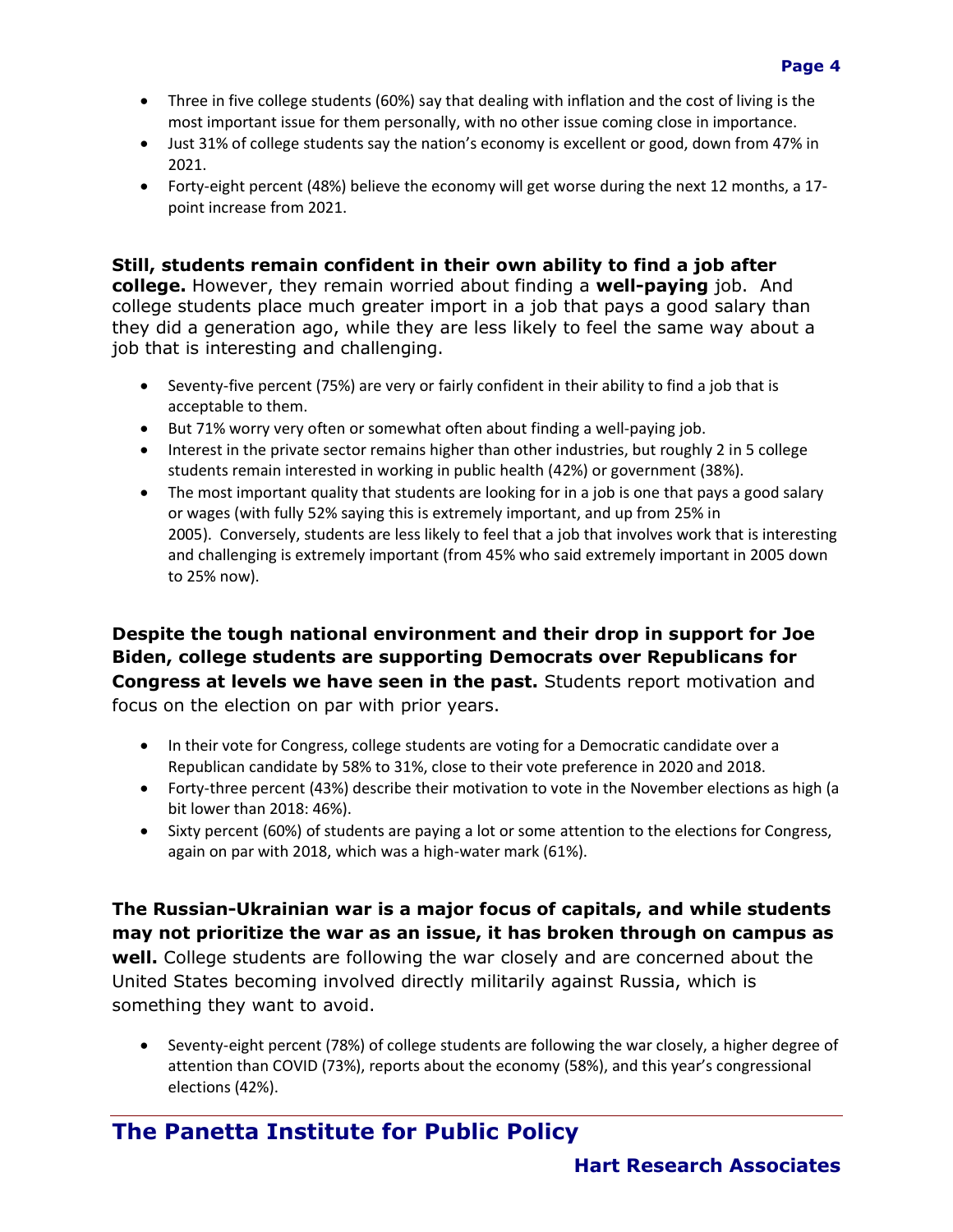- Sixty-one percent (61%) believe that the United States will either be at war with Russia within the next year (51%) or is already at war with Russia now (10%).
- With that ominous view on the horizon, a plurality (46%) wants the United States to stay the course and remain as involved as it is now in the war between Ukraine and Russia, though sentiment is more on the side of becoming less (32%) rather than more (22%) involved.

**On domestic and social issues, college students remain firm in their views that climate change is a serious problem, that immigration helps the United States more than it hurts, and that abortion should be legal.** College students are passionate about climate change, and this is an area where they support policy measures that may hurt them financially in the short term but where they value the potential long-term benefits.

- Seventy-two percent (72%) believe immigration helps the United States more than it hurts (67% in 2020).
- Seventy-three percent (73%) (an all-time high) believe that abortion should be legal (up from 69%) in 2016. (The vast majority of interviewing was conducted prior to the May  $2^{nd}$  news of the draft Supreme Court ruling.)
- Eighty-nine percent (89%) of college students say that climate change is a very serious or somewhat serious problem (88% in 2021).
- Underscoring students' focus on the future, even as they are negatively impacted by high gas prices, students say by 64% to 36% that a long-term investment in clean energy is a greater priority than bringing gasoline prices down in the short term through increasing oil and gas production.

# <span id="page-5-0"></span>**II. State of the Nation**

<span id="page-5-1"></span>One year ago, there were signs of hope and optimism on campus, with positive movement on several measures on the state of the nation, including right direction, which had been net negative since 2015. This sense of optimism has receded.

The 2021 survey marked the first time since 2015 that a majority of college students believed the country was headed in the right direction. Now, the mood on campus is net negative by nearly 2 to 1, with 66% of students saying the country is off on the wrong track, and just 34% believing America is heading in the right direction. The drop in right direction since last year is across the political spectrum, including Democrats (-24), independents (-24), and Republicans (-16).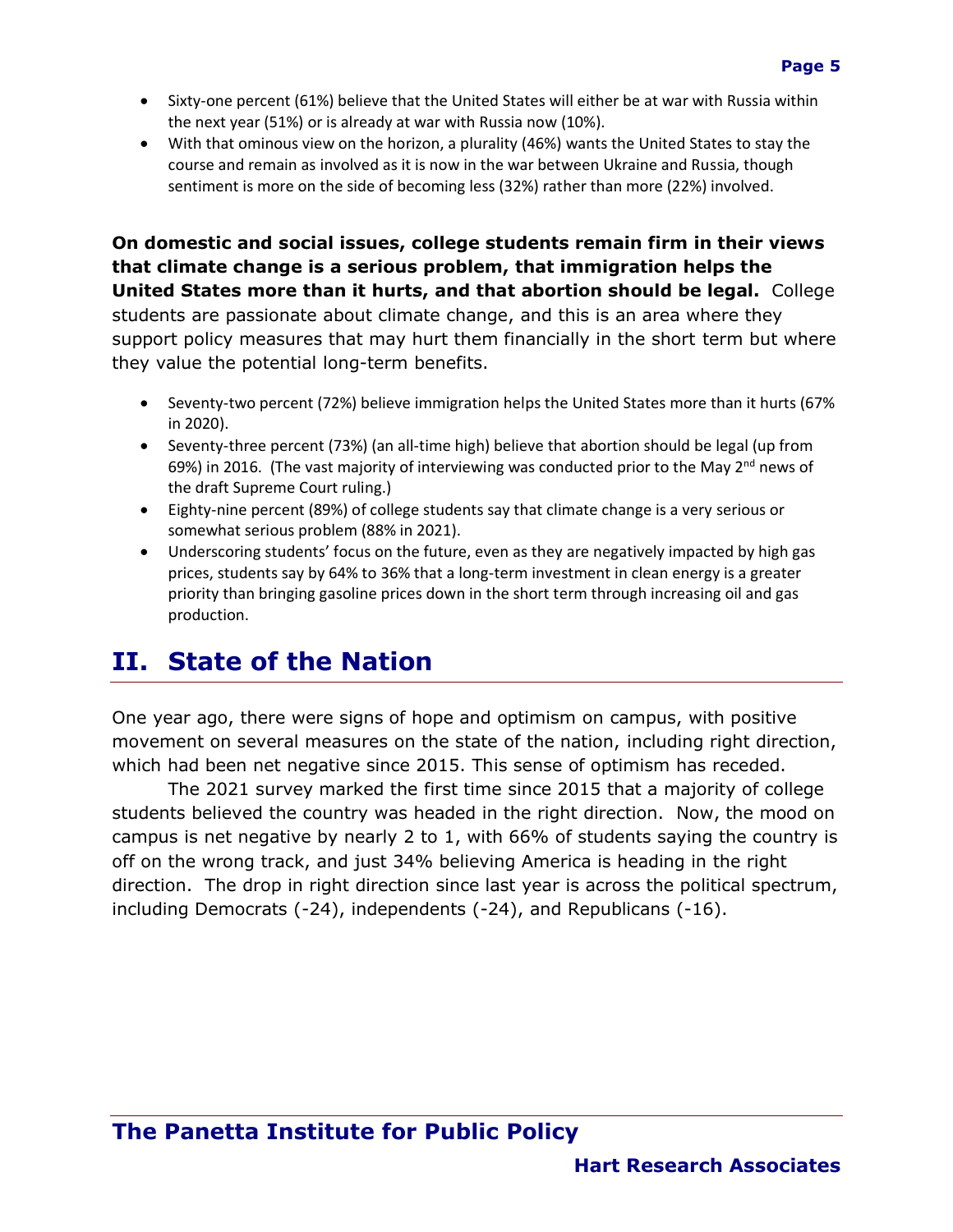#### **After a brief reversal last year, college students once again are more likely to believe things in the nation are off on the wrong track.**



College students have also become much more pessimistic about the future of the country, and a record high proportion of students (73%) now are more uncertain and concerned about the country's future. This marks a 15-point increase from last year's survey, when the outlook had become much more positive. More than seven in ten Democrats (71%), independents (72%), and Republicans (79%) say that they are more uncertain and concerned about the future of the country.

#### **College students have become much more uncertain and concerned about the future of the country after last year's improved outlook.**



*Expectations for the Future of the Country*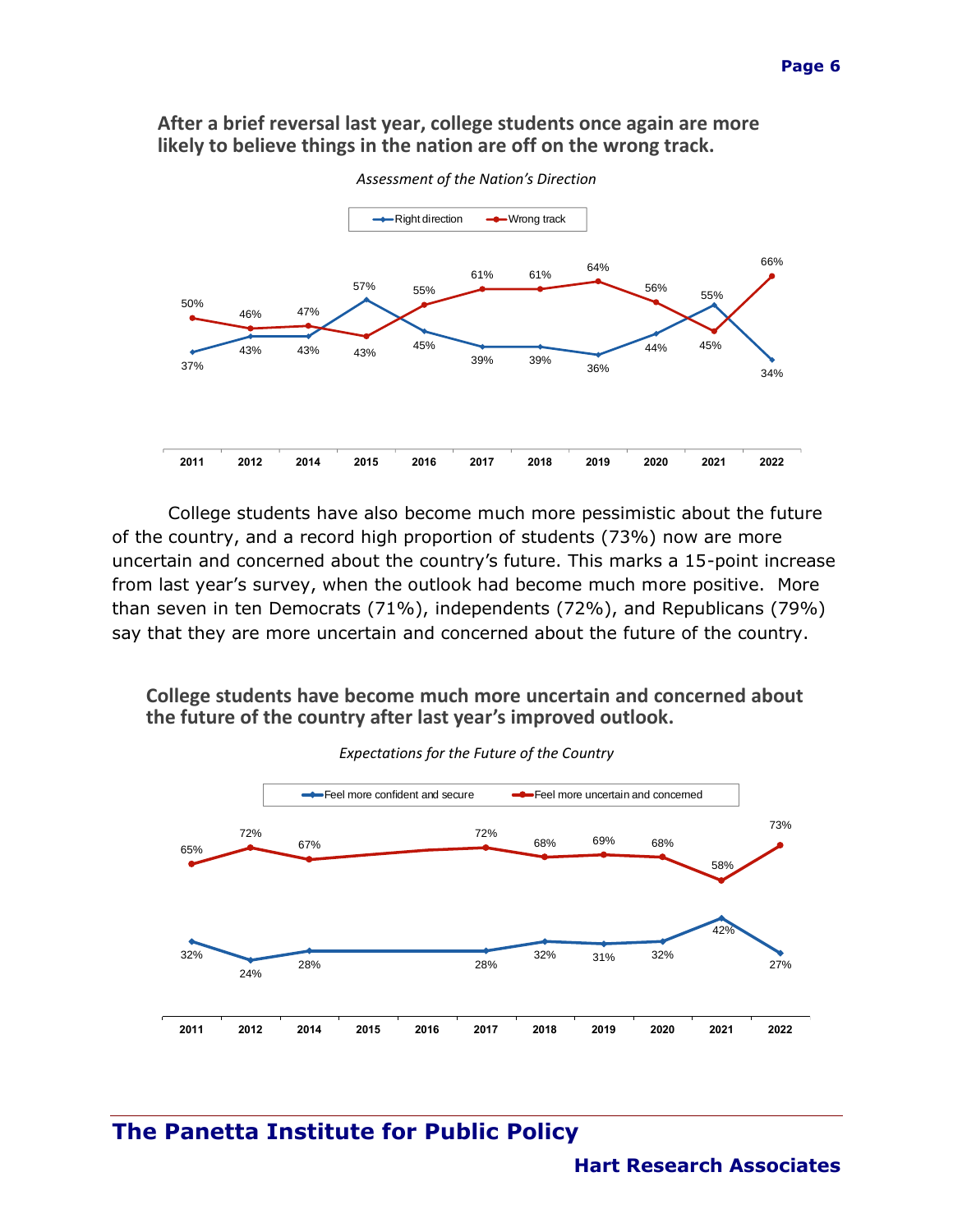While a majority of college students continue to believe that democracy in the United States is working well (58% compared to 57% in 2021 and 58% in 2020), 62% are worried about the future of democracy in the next 10 or 20 years. This concern is expressed nearly equally among both Republicans (63%) and Democrats (62%).

#### **The Issue Agenda**

Over the past two years, COVID-19 was the dominant issue facing the country, but while waves of the pandemic continue, college students' focus has turned to the economy, specifically to inflation and the cost of living.

Overall, 60% of college students say that dealing with inflation and the cost of living is one of the most important issues for them personally. No other issue comes close, with improving the healthcare system (45%), climate change (39%), and the cost of college (39%) in decidedly second-tier status. COVID-19, which has been the predominant issue facing the country, is now viewed as most important by 27% of college students, on par with race relations and the national debt (29% and 24% respectively). Cost of living is overwhelmingly the top issue of concern for Republicans (72%) and independents (62%), while for Democrats, the cost of living (54%) is joined by improving the healthcare system (52%) and addressing climate change (50%).

**Inflation and the cost of living is the top issue for college students, followed by healthcare, climate change, and the cost of college.**



*FOUR Most Important Issues to Me Personally*

To further underscore the dramatic shift in priorities facing the country, when asked in the 2020 Panetta Institute survey to select which concerned them more about the country, college students chose COVID-19 over the state of the economy by 63% to 37%. Now, 72% say the state of the economy is the greater concern, while 28% chose COVID-19.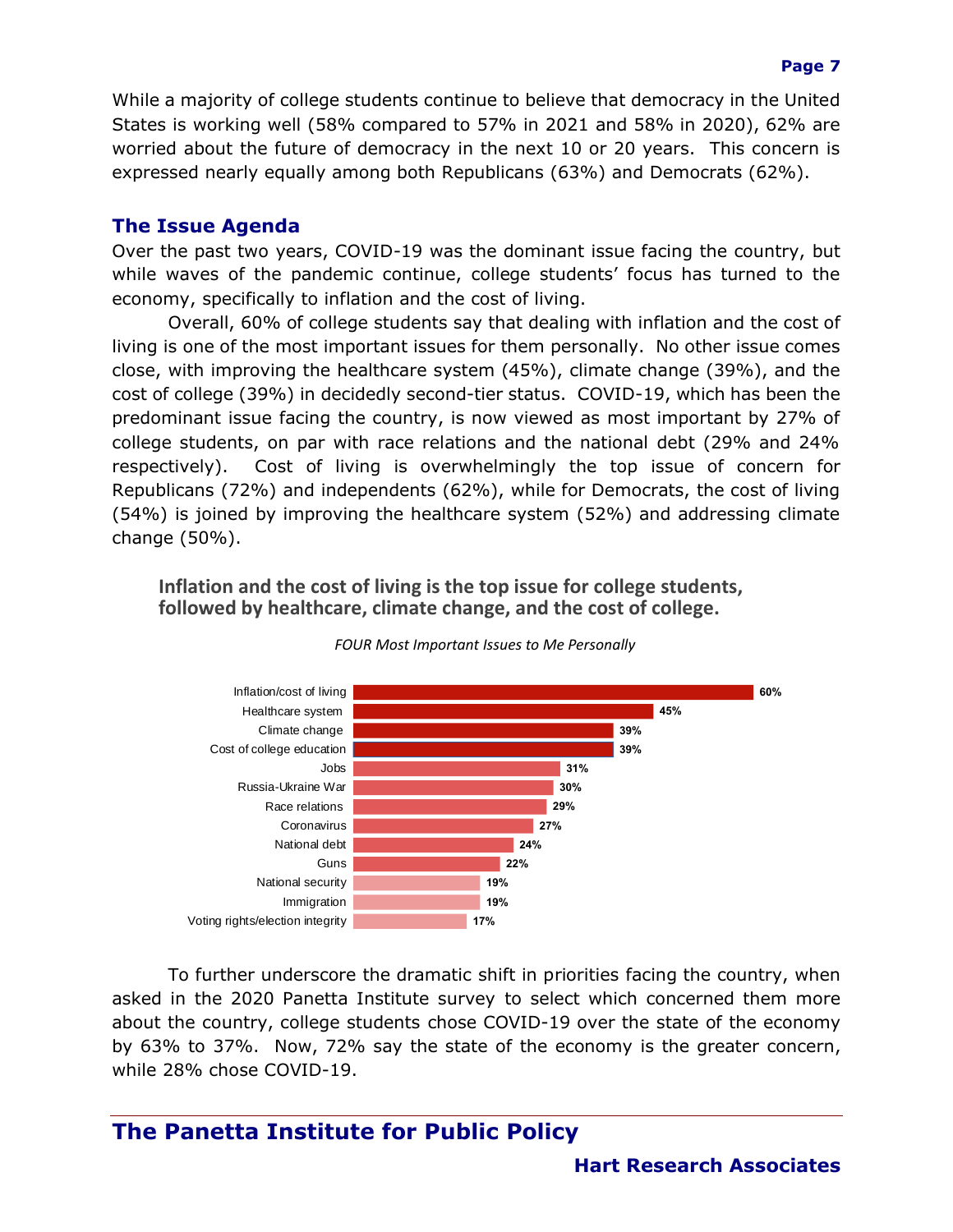#### **Abortion**

A record high 73% of college students believe that abortion should be legal all or most of the time. While the vast majority of interviews for this year's survey were conducted prior to the leaked draft United States Supreme Court ruling that suggests that the court could overturn this constitutional right, the data here suggests that a final verdict from the Court expressing this opinion would not be well received on campus. Fully 77% of women and 68% of men believe that abortion should be legal, as well as 88% of Democrats and 68% of independents. A majority of Republicans (57%) believe that abortion should be illegal.

**A record high proportion of college students believe that abortion should be legal.**



#### **Climate Change**

College students are very focused on climate change, rating it as their second most important issue to address, (39%) and below only inflation and the cost of living (60%) and healthcare (45%). College students remain firm in their view that climate change is a serious problem with 89% of students believing that climate change is a very or somewhat serious problem right now and 56% saying it is a very serious problem. There are significant subgroup differences when looking at party identification. 72% of Democrats believe that climate change is a very serious problem, while only 20% of Republicans agree. Overall, 18% of Democrats cite climate change as their most important issue to them personally, with just 3% of Republicans sharing this view.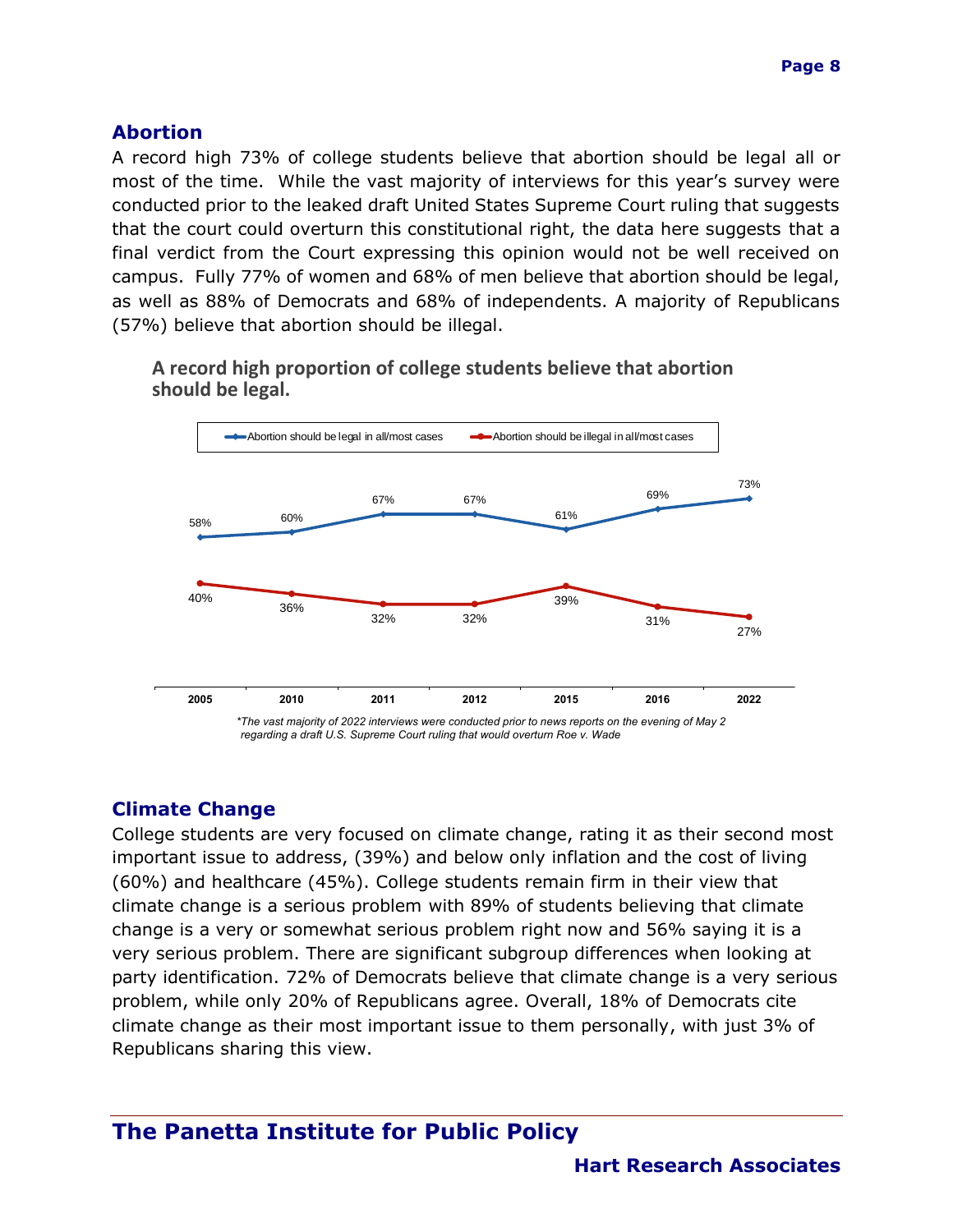

#### A record number of students believe that climate change is a problem right now.

While the cost of living and gas prices are top concerns for college students, when it comes to addressing climate change, students are more focused on the future and making investments to address climate change. By 64% to 36%, students say that increasing investment in clean energy sources to become energy independent in the long term is a more important priority than bringing down gas prices in the short term. Majorities of Democrats (77%) and independents (62%) prioritize energy independence in the long term, while a majority of Republicans (63%) prioritize the short-term approach of bringing down gas prices.

#### **Immigration**

Seven in ten students (72%) believe that immigration helps the United States more than it hurts, which is a record high on this measure. There are significant differences across campus, with 83% of Democrats and 72% of independents taking the view that immigration helps, while Republicans are split with 55% believing it hurts more than it helps and 45% stating it helps more than it hurts.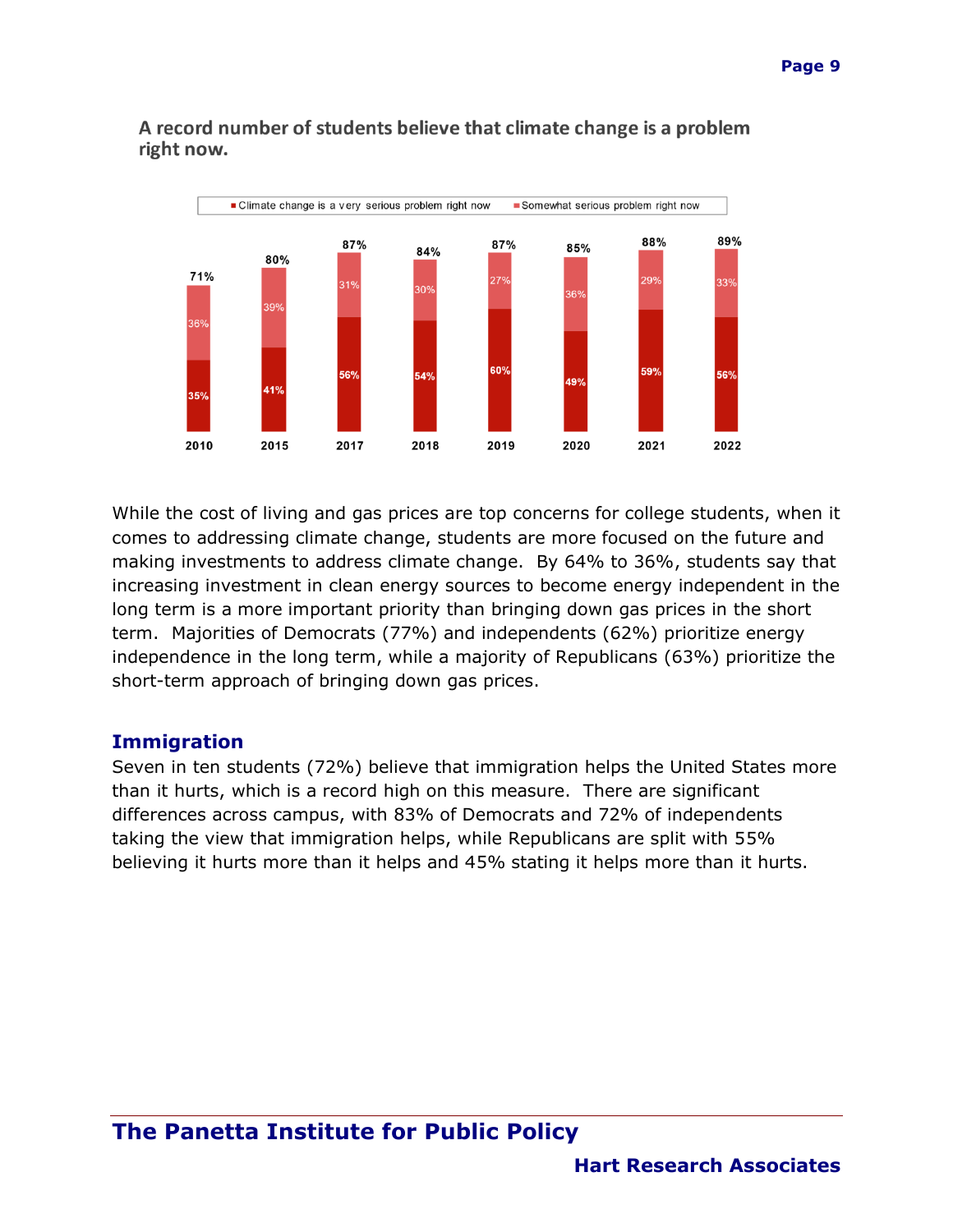

Seven in 10 college students say that immigration helps more than it hurts.

Impact of Immigration on the United States

While students may take different points of view about America's involvement internationally, these views do not carry over to views on immigration. In fact, among students who do not want the United States to be engaged internationally, 74% say that immigration helps more than it hurts, which is an even higher proportion than those who want the United States to take a leadership role (68%).

## <span id="page-10-0"></span>**III. International Issues**

Broadly, college students continue to see problems facing their generation as being more national than international in scope. And students also prefer that America engage in world affairs, but not in a leadership role. Despite this, students are following the war between Russia and Ukraine closely, though they prefer the United States not to become more involved.

A majority of college students want the United States to be engaged in the world, but not in a leadership role, with this proportion increasing from 48% to 57% over the past year, and since Russia's actions against Ukraine. There has been a 9 point drop over this year among those who want the United States to take a leadership role, while a steady 13% believe the United States should not be engaged at all.

There has also been an impact on students' perceptions on America's involvement in world affairs. Most want the United States to stay the course in its level of involvement in world affairs broadly (56%) with a near even split between those who want the United States to be more active (22%) or less active (23%). In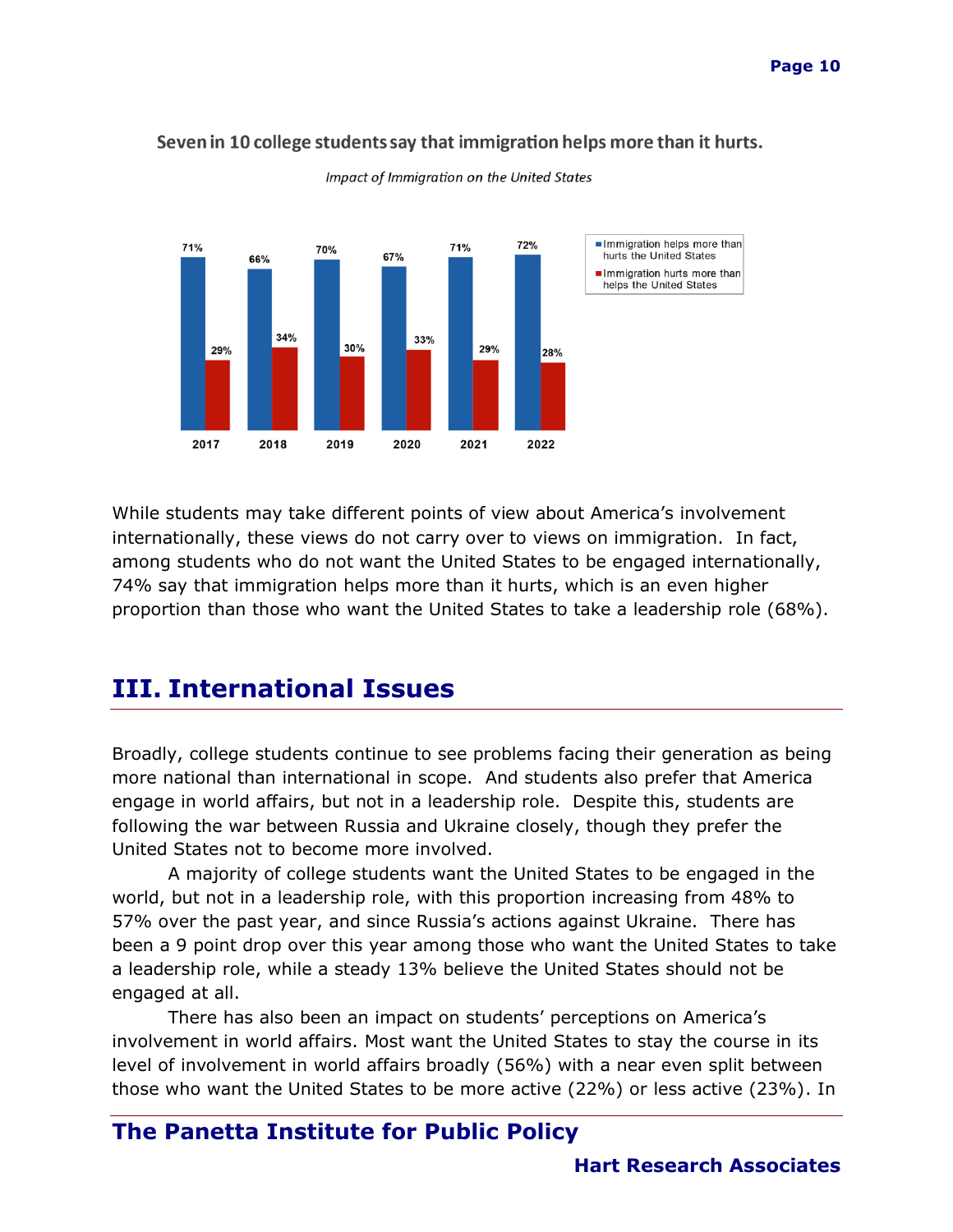|                             | <b>United States Involvement in World Affairs</b>                               |               |               |  |
|-----------------------------|---------------------------------------------------------------------------------|---------------|---------------|--|
|                             | <b>Become MORE active</b><br><b>Become LESS active</b><br><b>Stay as active</b> |               |               |  |
|                             | $\frac{O}{O}$                                                                   | $\frac{1}{2}$ | $\frac{1}{2}$ |  |
| <b>All College Students</b> | 22                                                                              | 56            | 23            |  |
| <b>Democrats</b>            | 24                                                                              | 54            | 21            |  |
| Independents                | 18                                                                              | 57            | 24            |  |
| <b>Republicans</b>          | 20                                                                              | 56            | 23            |  |
| Biden voters                | 29                                                                              | 55            | 16            |  |
| Trump voters                | 18                                                                              | 55            | 27            |  |

2017 31% of students wanted the United States to become less active with 18% encouraging more action in world affairs by the United States.

#### **Russia and Ukraine**

The Russian-Ukrainian war is a major focus of governments, and while students may not prioritize the war as an issue, it has broken through on campus as well. The war has caused students to reconsider the relationship between Russia and the United States. Despite the war, students' beliefs about United States' involvement in world affairs has been consistent with a preference for the United States to be involved, but not as a leader.

Students believe that Russia has become the largest threat to the United States (40%). More than three in four students (78%) are following the war closely which is drawing a higher degree of attention than COVID (73%), the economy (58%) and this year's congressional elections (42%). However, when students prioritize issues that matter to them, they are more focused closer to home and are more likely to mention domestic issues like the cost of living ahead of the war. The war has not fundamentally changed views among students as to whether challenges facing their generation are more likely to be national (54%) than international (46%) in scope.

Still, college students believe that the war between Russia and Ukraine has the potential to significantly impact both international relations and domestic life. Fully 93% believe that it is likely that the war will increase the costs of goods and services like gasoline, 72% say it is likely that the United States will be hit by a cyber-attack from Russia, 70% say the United States will send combat troops into Ukraine, and 58% believe the war will involve nuclear weapons. Not only do majorities believe each of these is likely to occur, but at a time when agreement across partisan lines is rare, majorities of Democrats, independents, and Republicans believe each of these events is likely to occur.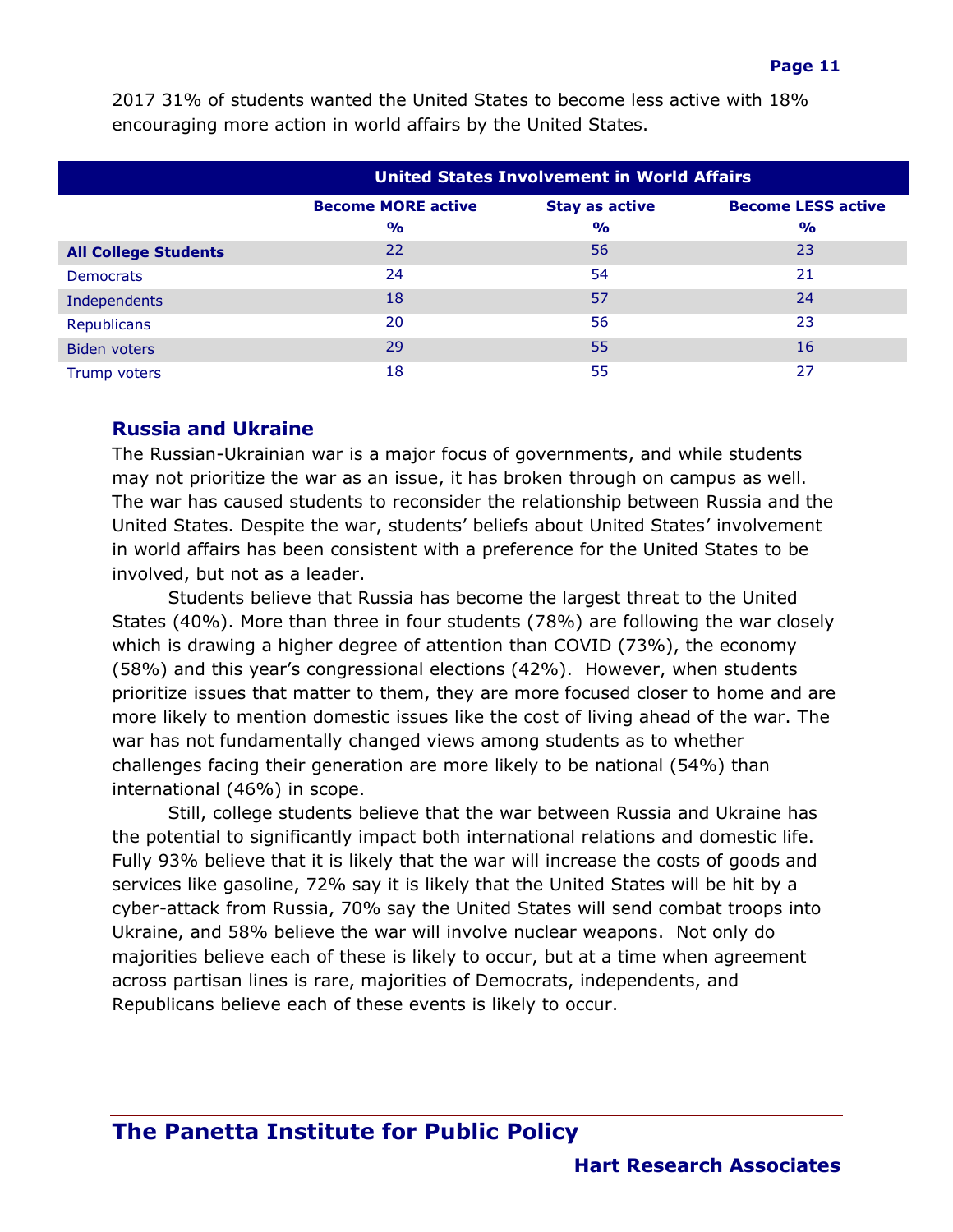| How Likely are the Following to Happen due to the War Between Russia<br>and Ukraine? |                                                             |                                   |                                      |                                     |  |
|--------------------------------------------------------------------------------------|-------------------------------------------------------------|-----------------------------------|--------------------------------------|-------------------------------------|--|
| <b>Proportion who says Extremely or Somewhat Likely to Happen</b>                    |                                                             |                                   |                                      |                                     |  |
|                                                                                      | <b>All College</b><br><b>Students</b><br>$\frac{1}{\alpha}$ | <b>Democrats</b><br>$\frac{1}{2}$ | <b>Independents</b><br>$\frac{1}{2}$ | <b>Republicans</b><br>$\frac{1}{2}$ |  |
| The costs of goods and<br>services like gasoline will<br>increase                    | 93                                                          | 93                                | 93                                   | 95                                  |  |
| The United States will be<br>hit by a major cyber-<br>attack from Russia             | 72                                                          | 71                                | 67                                   | 77                                  |  |
| The United States will<br>send American combat<br>troops to fight in Ukraine         | 70                                                          | 69                                | 71                                   | 69                                  |  |
| The war will involve<br>nuclear weapons                                              | 58                                                          | 61                                | 57                                   | 54                                  |  |

Students do see the war as shifting our international concerns, with 40% now viewing Russia as the greatest threat to the United States internationally, up from just 13% last year. And 61% of students believe that the United States will either be at war with Russia within the next year (51%) or is already at war with Russia now (10%). With that ominous view on the horizon, a plurality (46%) wants the United States to stay the course and remain as involved as it is now in the war between Ukraine and Russia, though sentiment is more on the side of becoming less (32%) rather than more (22%) involved.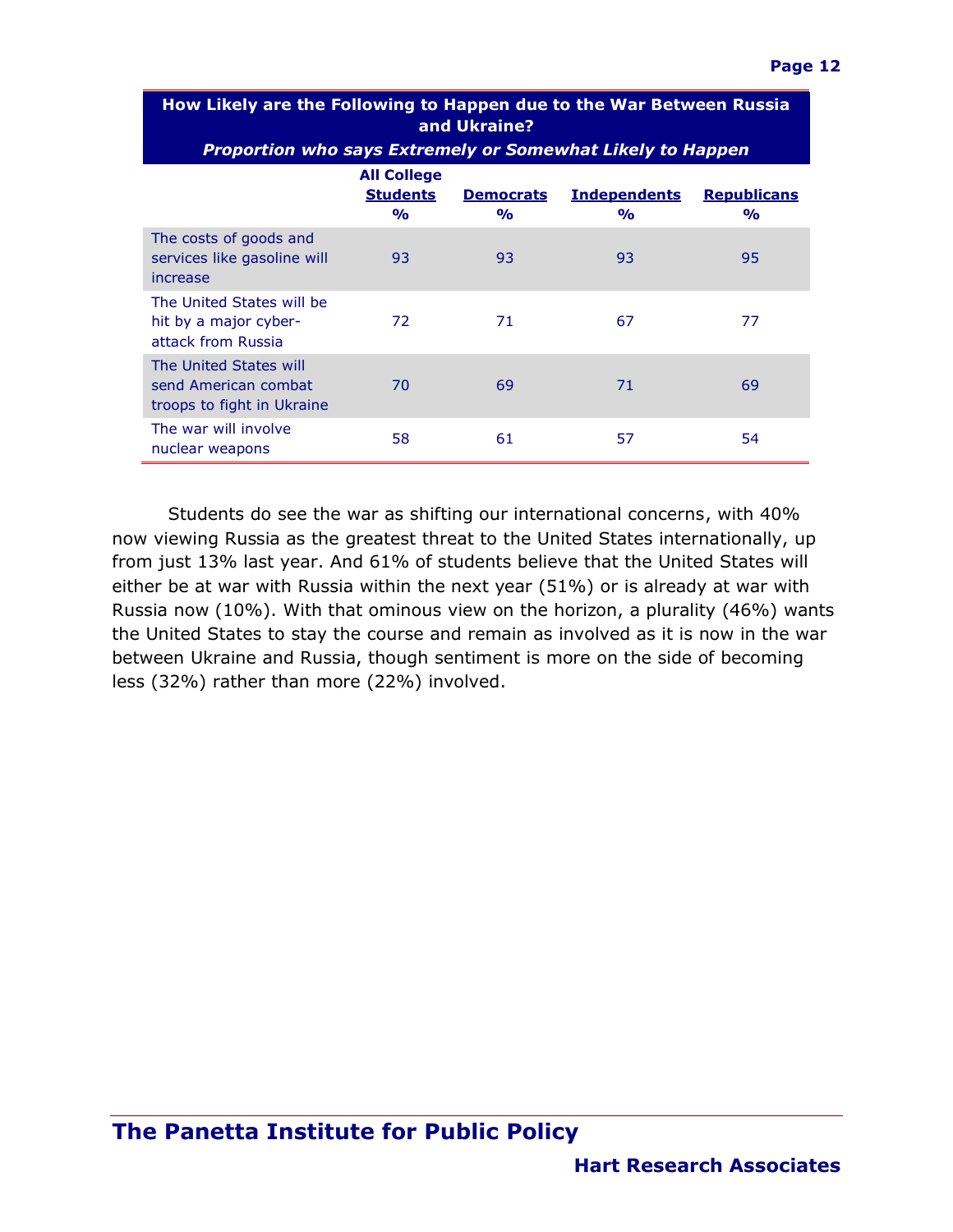

#### **College students are paying attention to the war between Ukraine and Russia, but do not want the United States to get more involved.**

# **IV. The Political Landscape**

Most college students continue to believe that politics is relevant to their life, but their satisfaction with the country's political leadership has dropped precipitously in just a year. Attitudes toward Joe Biden have fallen a year into his presidency, with college students indicating disappointment that many of the expectations they had for the Biden presidency have yet to be fulfilled. Still, college students continue to support Democrats in the midterm elections, though there are warning signs for Democrats in that Republicans on campus are more motivated than college Democrats to vote this November.

## **Politics & Elections**

Three in five college students (61%), believe that politics is very (16%) or fairly (45%) relevant to their life. Republicans are slightly more likely than Democrats to say that politics is relevant in their life (69% and 65% respectively), while independents are less likely to feel this way (47%). While this marks a decline from last year's survey (67%), since 2017, at least 61% of college students in each survey believe that politics is relevant, which marks an increase from earlier surveys. Since 2017, on average, 64% of students have said that politics is relevant in their life, compared to 54% on average from surveys conducted from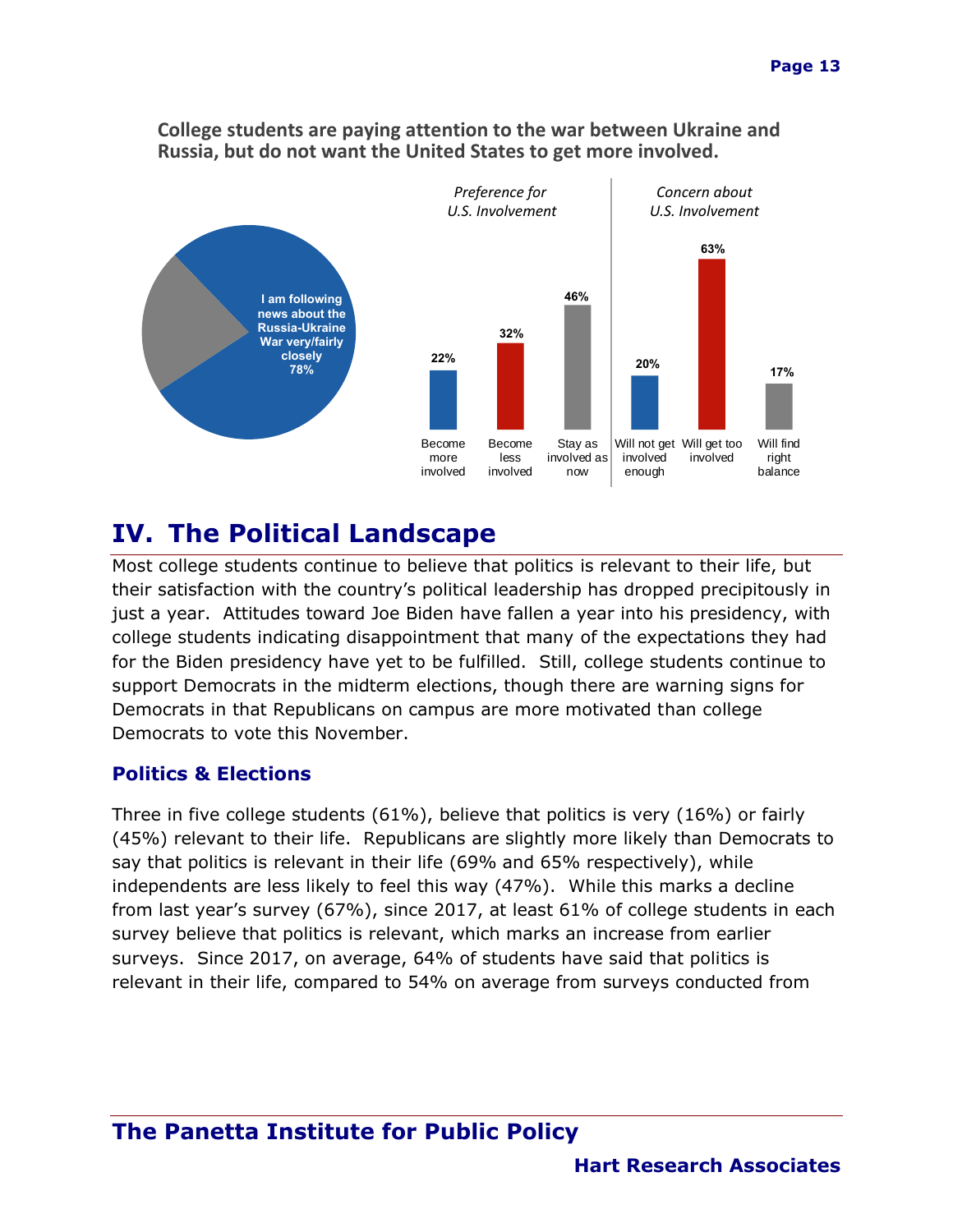

#### **Three in five college students believe that politics is relevant in their lives.**

When asked which party is better at being relevant and understanding their needs, college students are twice as likely to say the Democratic Party is better than the Republican Party (35% to 17%), but it is telling that 24% of students say that neither party is good at being relevant to their needs. Among independents, 34% say that neither party is good on this measure, compared to just 13% who say the Democratic Party is better and 12% who say the Republican Party is better.

Satisfaction with the quality of the country's political leadership has also declined from last year, and this drop is more dramatic. In 2021, a majority of college students (54%) reported that they were satisfied with the country's political leadership, the highest level recorded going back to 2011 (56%). In this year's survey, just 41% of college students are satisfied, including 51% of Democrats, 37% of independents, and 23% of Republicans. While the decline in satisfaction among Republicans is just 5 points from last year, satisfaction among independents has dropped by 15 points, and 17 points among Democrats.

The level of dissatisfaction with the country's political leadership on campus is shared across party lines, but much more so with Democrats than Republicans, with a majority of Democrats preferring that the Democratic Party nominate another candidate for president than Joe Biden in 2024 (63%). And Biden's personal ratings among Democrats are just OK (50% positive, 26% negative). Meanwhile, a majority of Republicans do prefer that the Republican Party nominate Donald Trump (59%), but two in five Republicans (41%) prefer another nominee to Trump. Trump's personal ratings among Republicans are much better than Biden's are with Democrats (69% positive, 13% negative).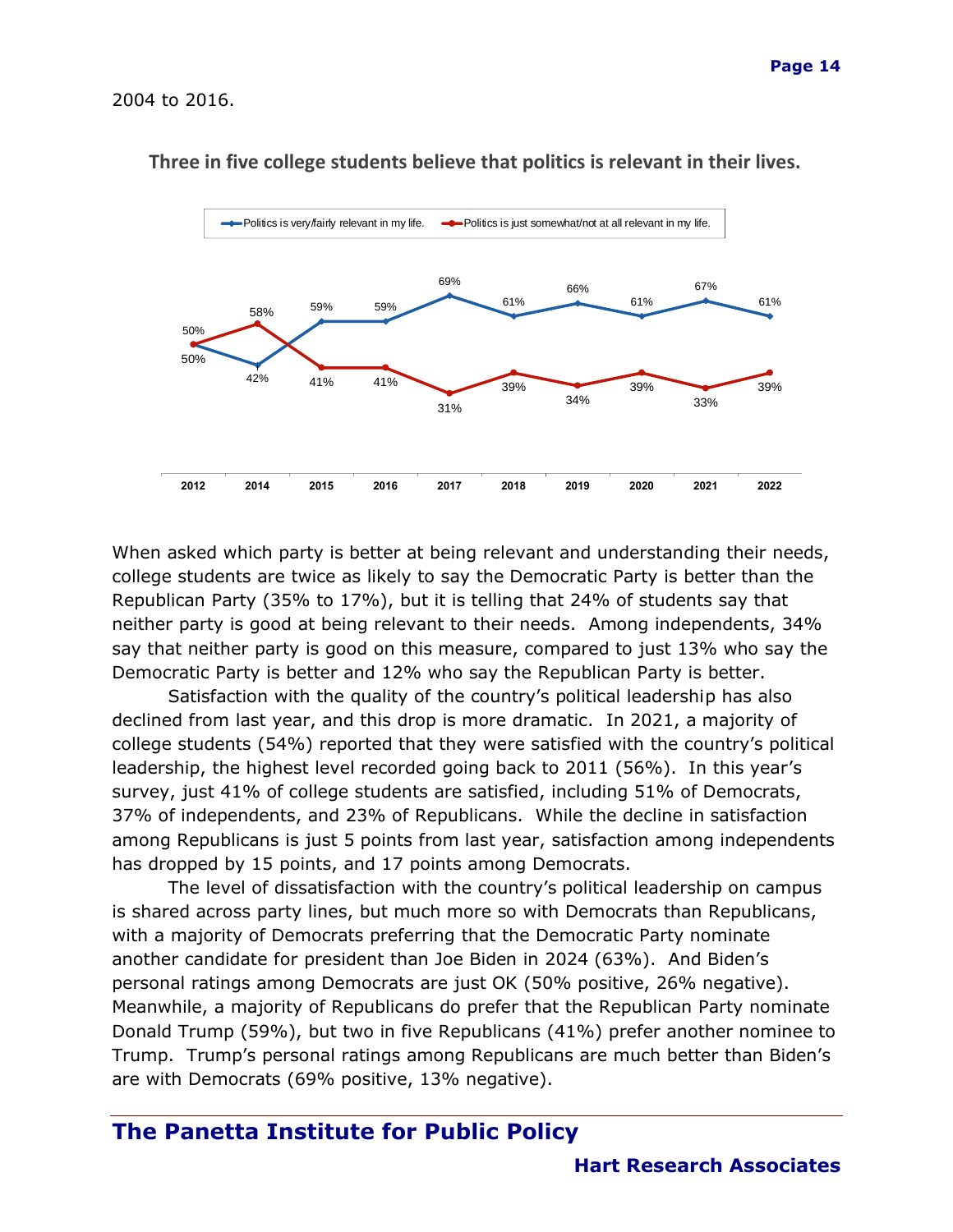College students who identify as either Republicans or Democrats were asked to characterize those who identify the other major political party more as political opponents with whom compromise is possible, or a party that is overly dependent on their extreme base for support. Underscoring the challenges and political polarization facing the country, majorities of Republicans and Democrats take the view that the other party is overly dependent on their extreme base (58% of Republicans view Democrats this way, 70% of Democrats view Republicans this way).

And while 74% of college students overall believe that Joe Biden won the 2020 presidential election legitimately, including 93% of Democrats and 66% of independents, just 37% of Republicans believe this to be the case.

There is no national political figure tested in the survey for which college students have more positive than negative feelings. The Democratic Party is the only entity measured in this year's survey with net positive ratings, but just by 3 points (37% positive, 34% negative), and this is despite a majority of college students identifying as Democrats (52%). Comparatively, college students are more than twice as likely to view the Republican Party as negative than positive (24% positive, 53% negative).

| <b>Feelings toward Selected Public Figures and Institutions</b> |                                  |                                  |                          |  |
|-----------------------------------------------------------------|----------------------------------|----------------------------------|--------------------------|--|
|                                                                 | <b>Positive</b><br>$\frac{1}{2}$ | <b>Negative</b><br>$\frac{1}{2}$ | <b>Differential</b><br>士 |  |
| The Democratic Party                                            | 37                               | 34                               | $+3$                     |  |
| Kamala Harris                                                   | 32                               | 41                               | $-9$                     |  |
| <b>Chuck Schumer</b>                                            | 12                               | 21                               | $-9$                     |  |
| Joe Biden                                                       | 34                               | 44                               | $-10$                    |  |
| Kevin McCarthy                                                  | 10                               | 20                               | $-20$                    |  |
| <b>Nancy Pelosi</b>                                             | 18                               | 44                               | $-26$                    |  |
| Mitch McConnell                                                 | 12                               | 39                               | $-27$                    |  |
| The Republican Party                                            | 24                               | 53                               | $-29$                    |  |
| Donald Trump                                                    | 26                               | 61                               | $-35$                    |  |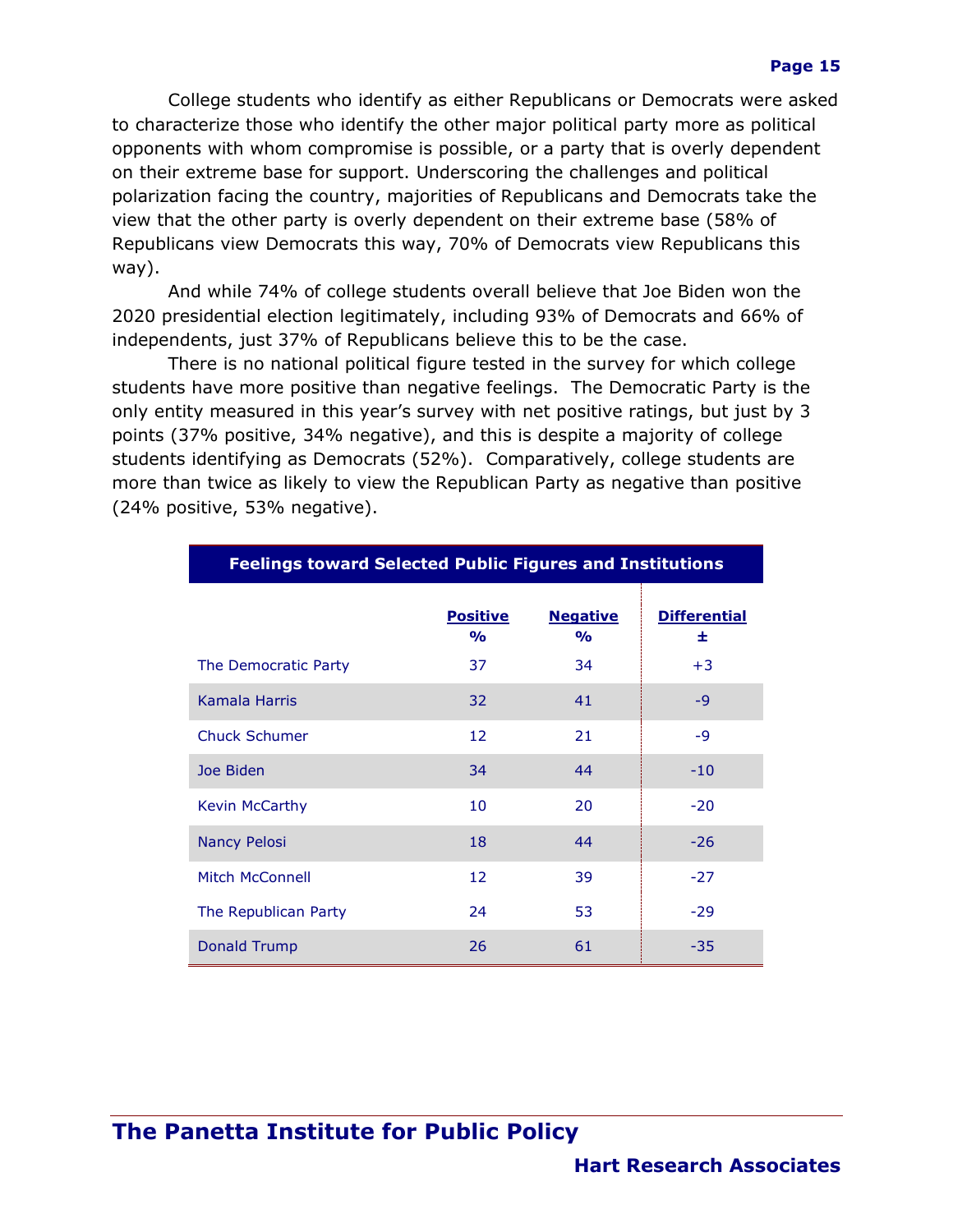#### **President Biden**

Joe Biden's job rating as president has declined in just one year from 71% to 52% among college students. And students are now more likely to feel negative than positive toward Joe Biden personally (34% positive, 44% negative), a stark contrast to positive feelings toward Biden on campus in last year's survey (51% positive, 30% negative) conducted during the first months of the Biden presidency. Biden's current standing is similar to his position in 2020, during the presidential nomination period when he was running against Bernie Sanders.

**A year into his presidency, Joe Biden's job rating has declined, and college students view him negatively personally.**



The decline on Biden's job rating as president from last year is really across the board, with double digit decreases among Democrats (-20), independents (-16), and Republicans (-19), as well as with women (-22) and men (-15).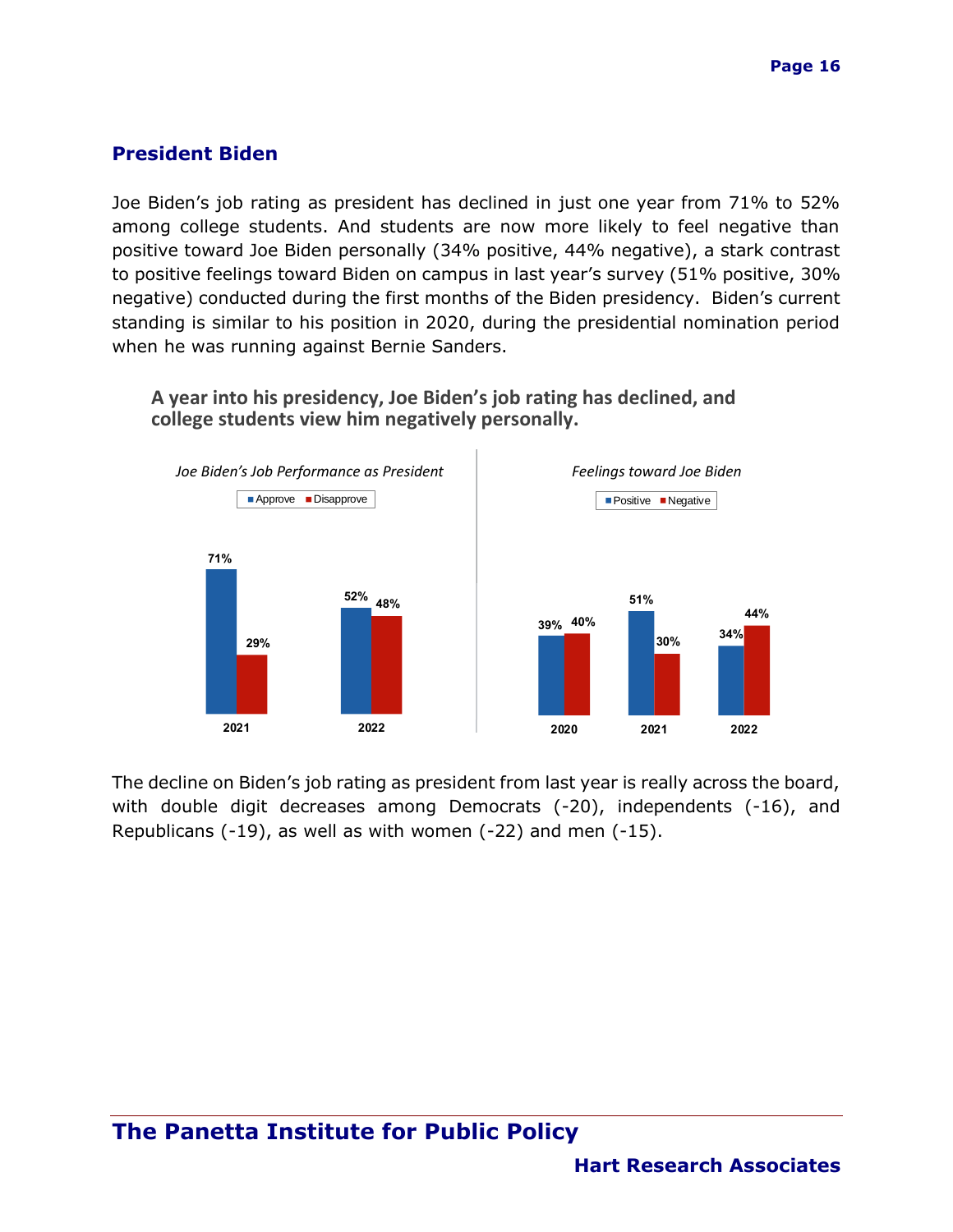| <b>Joe Biden Presidential Job Rating</b> |                                         |                                 |                                    |  |
|------------------------------------------|-----------------------------------------|---------------------------------|------------------------------------|--|
|                                          | 2021<br><u>Approve</u><br>$\frac{0}{0}$ | <u>Approve</u><br>$\frac{1}{2}$ | <b>Disapprove</b><br>$\frac{1}{2}$ |  |
| All students                             | 71                                      | 52                              | 48                                 |  |
| Men                                      | 62                                      | 47                              | 52                                 |  |
| Women                                    | 77                                      | 55                              | 45                                 |  |
| White students                           | 63                                      | 42                              | 58                                 |  |
| <b>Black students</b>                    | 80                                      | 66                              | 34                                 |  |
| Latinx students                          | 73                                      | 59                              | 41                                 |  |
| Asian American students                  | 83                                      | 67                              | 33                                 |  |
| Social class: upper-middle/upper         | 70                                      | 54                              | 46                                 |  |
| Social class: middle                     | 69                                      | 52                              | 48                                 |  |
| Social class: lower/lower-middle         | 73                                      | 50                              | 50                                 |  |
| <b>Democrats</b>                         | 90                                      | 70                              | 30                                 |  |
| Independents                             | 63                                      | 47                              | 53                                 |  |
| <b>Republicans</b>                       | 36                                      | 17                              | 83                                 |  |
| Economy: Excellent/good                  | 80                                      | 78                              | 22                                 |  |
| Economy: Not so good/poor                | 61                                      | 41                              | 59                                 |  |
| State school                             | 73                                      | 51                              | 49                                 |  |
| Private school                           | 61                                      | 54                              | 46                                 |  |

Perceptions on campus of President Biden are more mixed than overly negative, but just 4% of students describe feeling strong and confident about Biden as president, while 36% are satisfied, and a plurality (45%) say they are uncertain and disappointed. Still, among a group that voted overwhelmingly for Joe Biden in the 2020 presidential election, it is alarming that 15% feel pessimistic and frustrated with Biden as president.

The disappointment about the reality of the Biden presidency compared to the promise of what college students were hoping for last year is clear in a parallel question that was asked in both studies. Last year, many students were hopeful that Biden would make things better in the country in a number of areas, most notably on COVID-19. While Biden does receive his best marks on dealing with COVID (42% believe he has made things better, 42% not really changing things either way, 17% making things worse), these are his best ratings on any measurement, and there is not one area where a majority of students believe Biden is making things better.

Biden receives his lowest ratings on economic concerns, the most important issue facing the country today. By 42% to 15% students say Biden is making things worse on the economy overall (43% not really changing things either way). And on dealing with the cost of goods and services like gasoline and groceries, 46% of students say Biden is making things worse, only 13% say he is making things better.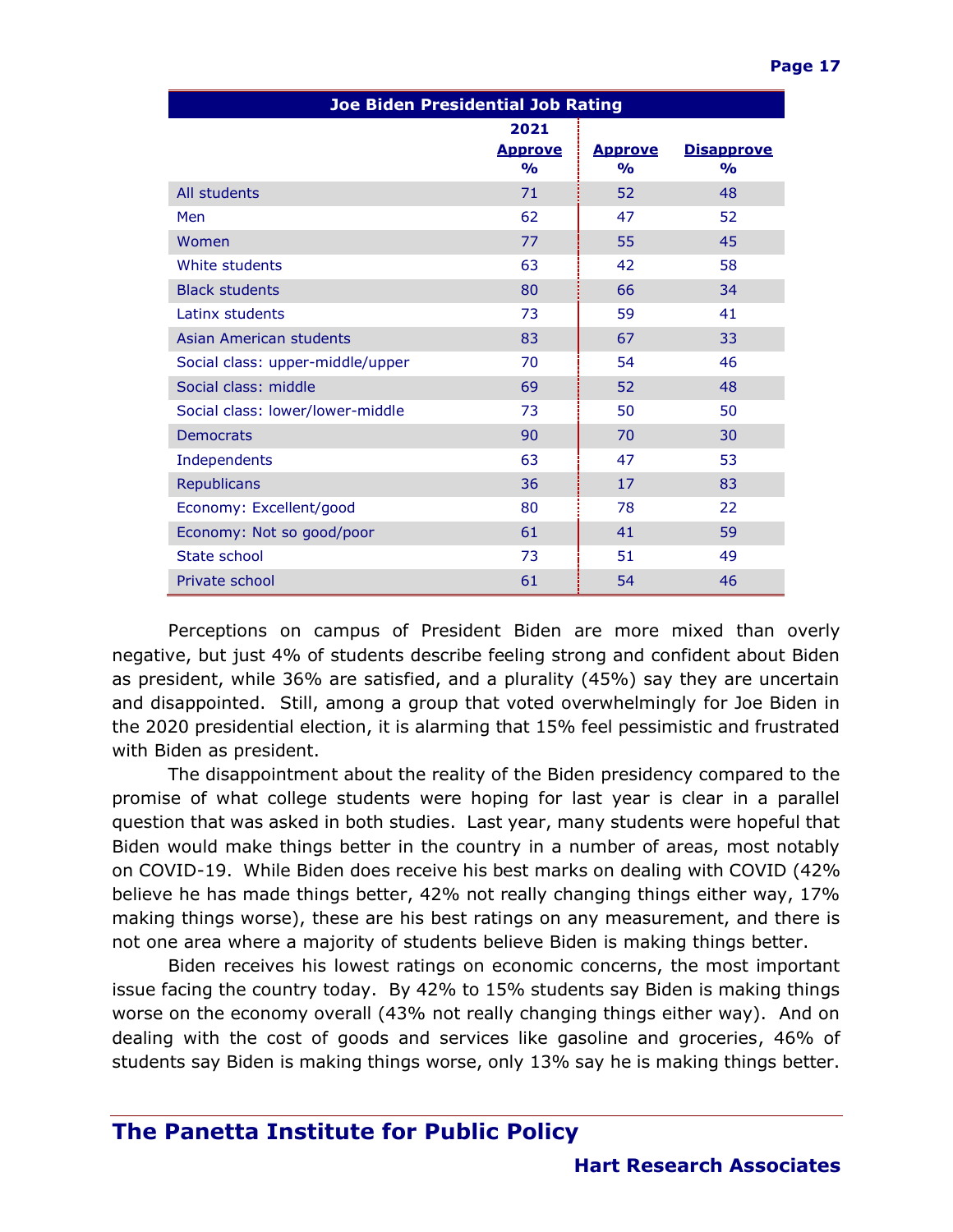Still, on most issues, the criticism of Biden is not that he is making things worse, it is more that he is not making a difference either way.

**This year, the reality of the Biden presidency has not met the promise of college students' expectations last year.**



College students also were provided the opportunity to say what message they would deliver to President Biden. The following verbatim responses encapsulate some of the common themes that students focused on in their notes, centering on appreciating some of his efforts, but hoping for much more, particularly on financial issues broadly, and specifically on the cost of college, and generally delivering on campaign promises that have yet to be fulfilled.

**"President Biden deliver on your promises."**

**"I would go more in detail about my message about the economy. We need to lower the cost of groceries and the cost of living in areas of the U.S. There are many people who are having troubles with finances and finding a place to live. Prices are steadily rising and something needs to be done."**

**"That the state of the economy needs work and it needs to happen soon."**

**"You relied on us young people to win the election. You needed our votes and are doing nothing to help us economically or financially. Inflation has soared, minimum wage is the same, hardly any student debt has been relieved, housing rates continue to be unsustainable. I could go on."**

**"Please follow through on your campaign promises; we elected you to reverse the damages that were done from 2016-2020 and we have yet to**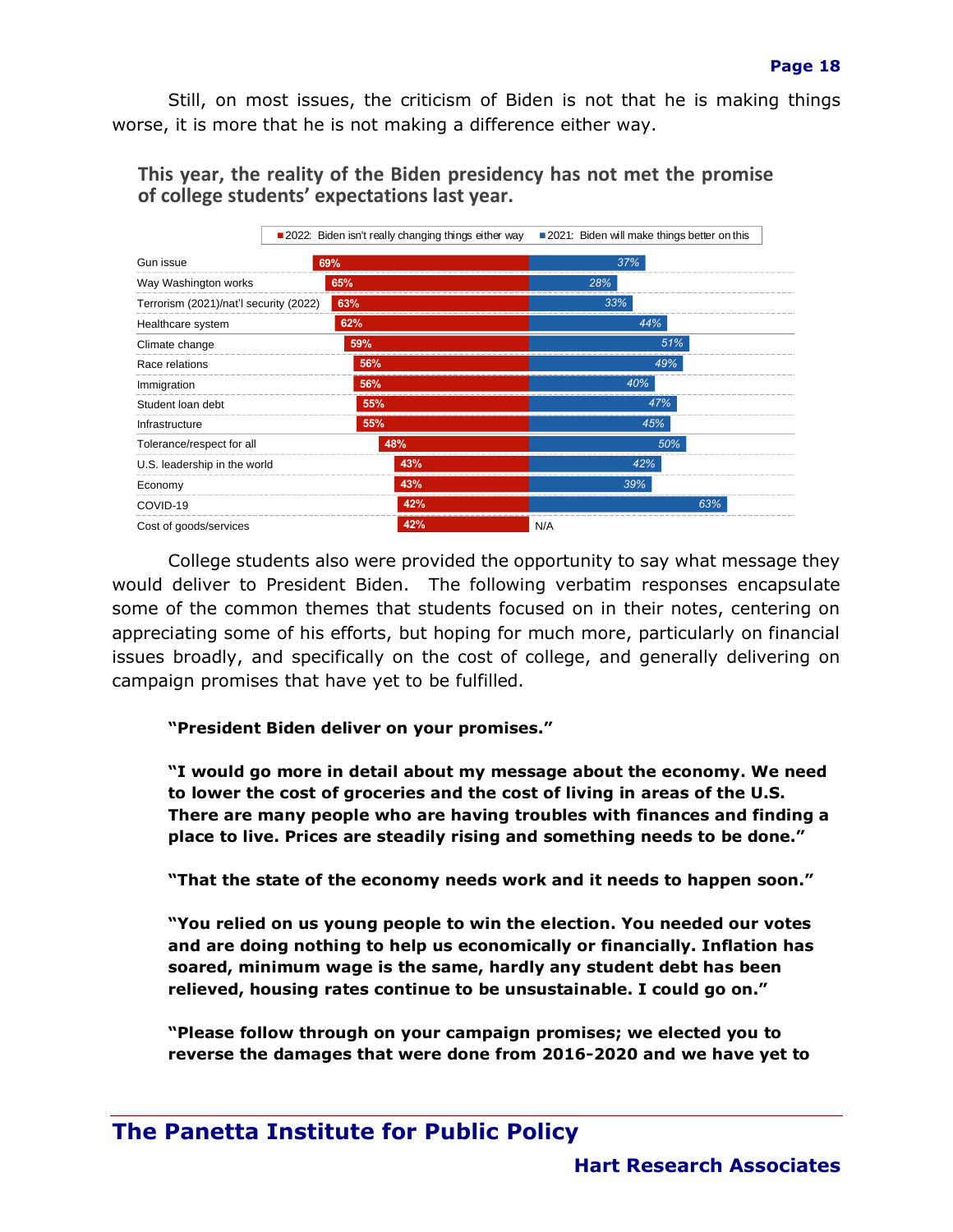**see the reversal. Free 2-year college, immigration reform, canceling student debt. You have so much power and ability in your hands, use it."**

**"I would ask him to do more to help our next generation of students to keep them from paying high, unfair tuition."**

**"He isn't leading the country, the people need someone to look up to and he isn't that."**

#### **The 2022 Elections**

Despite college students expressing their disappointment in the Biden administration based on the expectations that they had, they are not taking this out on Democrats in the midterm elections. In fact, students are more likely to say their vote for Congress in November will be to send a signal of support for Biden than a vote of opposition (34% to 26%), while 40% say it will not be a signal either way. However, Republicans are more motivated to send a signal of opposition to Biden than Democrats are in their intention to send a signal of support (66% and 53% respectively). Independents are much more likely to say their vote will not be a signal either way on Biden (58%) but are slightly more likely to say their vote will be to send a signal of opposition than support to Biden (23% to 19%).

Nearly six in ten college students (58%) say they are planning to vote for the Democratic candidate for Congress in November, while 31% say they plan to vote for the Republican candidate in their district. This is on par with the Democratic advantage in 2020, when 60% of students planned to vote for the Democratic candidate and 32% for the Republican.

Nine in ten Democrats and Republicans (91% for each) plan to vote for their party's candidate for Congress, while independents favor the Democratic candidate by a 37% to 30% margin. Perceptions of the economy do have an impact on congressional vote, as those who rate the economy as excellent or good are more likely to vote for the Democratic candidate (71% Democratic candidate, 17% Republican candidate) than are those who view the economy as not-so-good or poor (53% Democratic candidate, 36% Republican candidate).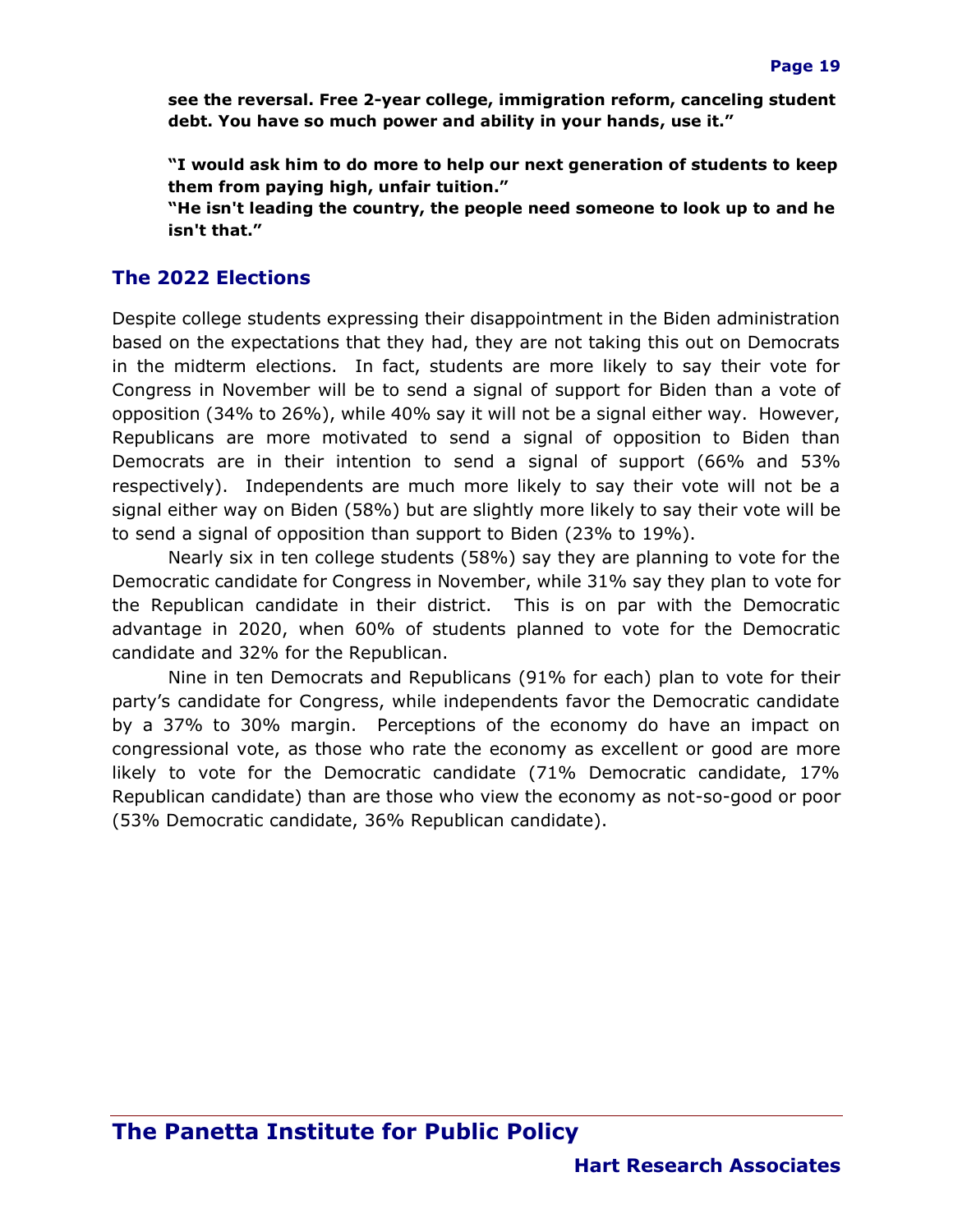| <b>Preference for Congress</b> |                                                 |                                                 |                     |  |
|--------------------------------|-------------------------------------------------|-------------------------------------------------|---------------------|--|
|                                | <b>Democratic</b><br>candidate<br>$\frac{1}{2}$ | <b>Republican</b><br>candidate<br>$\frac{1}{2}$ | <b>Differential</b> |  |
| All students                   | 58                                              | 31                                              | $D+27$              |  |
| Men                            | 51                                              | 36                                              | $D+15$              |  |
| Women                          | 63                                              | 27                                              | $D+36$              |  |
| White students                 | 51                                              | 38                                              | $D+13$              |  |
| <b>Black students</b>          | 71                                              | 15                                              | $D+56$              |  |
| Latinx students                | 68                                              | 23                                              | $D+45$              |  |
| Asian American students        | 59                                              | 27                                              | $D+32$              |  |
| <b>Democrats</b>               | 91                                              | 5                                               | $D+86$              |  |
| Independents                   | 37                                              | 30                                              | $D+7$               |  |
| <b>Republicans</b>             | 6                                               | 91                                              | $R + 85$            |  |
| Economy: Excellent/good        | 71                                              | 17                                              | $D+54$              |  |
| Economy: Not so good/poor      | 53                                              | 36                                              | $D+17$              |  |
| Biden approve                  | 79                                              | 11                                              | $D+68$              |  |
| Biden disapprove               | 36                                              | 51                                              | $R+15$              |  |

One encouraging sign for Republicans, and a note of caution for Democrats, is that Republican college students are more motivated to vote in the midterm elections than are Democrats (54% of Republicans say they are an "8" or higher on the motivation scale compared to 44% for Democrats). And Republicans are also more likely than Democrats to be paying close attention to the elections (68% to 59%).

#### **Despite more negative attitudes toward President Biden, college students prefer Democrats to control Congress and are as motivated to vote as they have been in prior elections.**

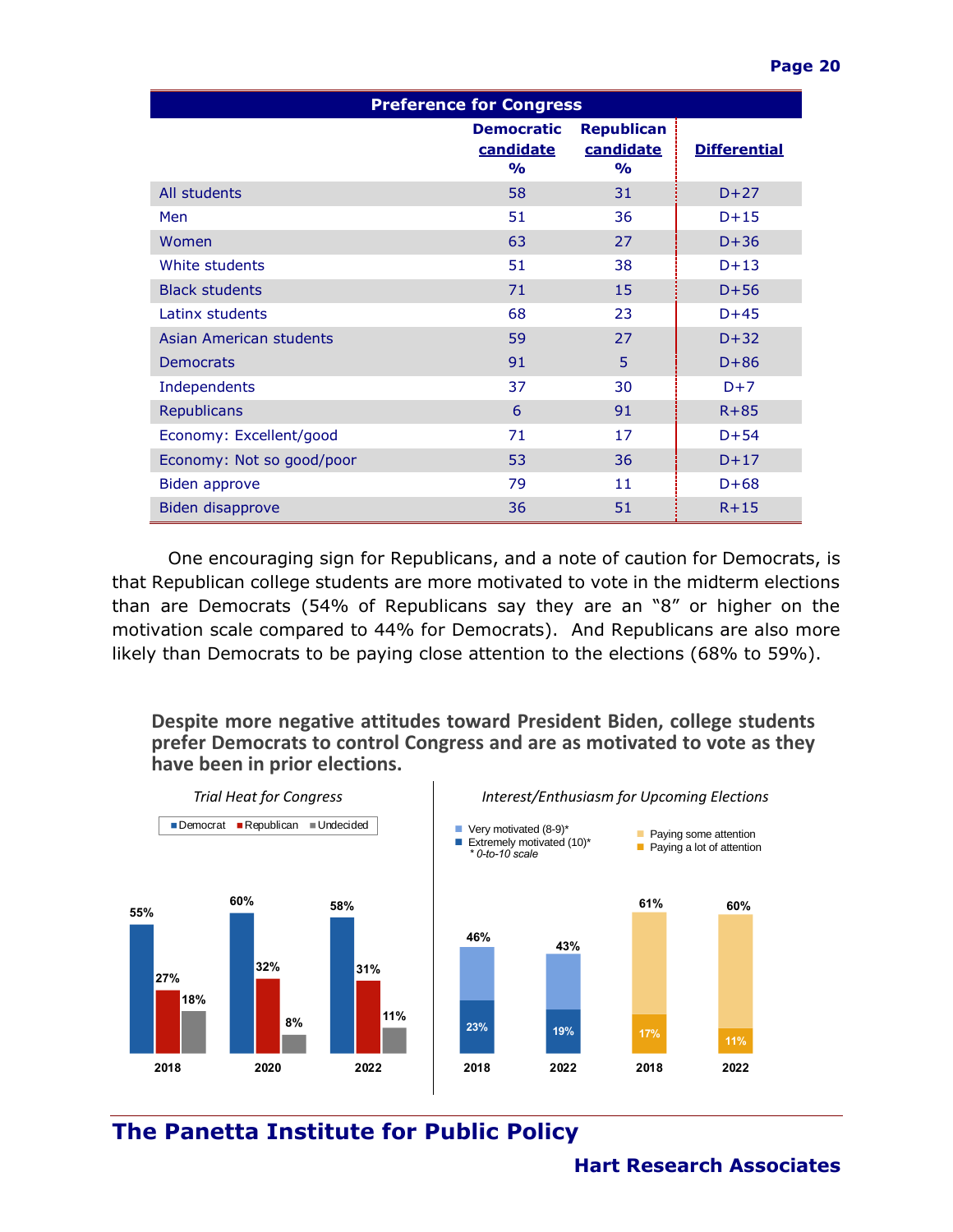# <span id="page-21-0"></span>**V. Impact of the Coronavirus**

Even while the COVID-19 pandemic has become less of an issue to address overall, it continues to impact the lives of college students across the United States. And the pandemic's impact has redefined the new normal on campus and changed their college experience in many ways.

#### <span id="page-21-1"></span>**Personal Impact of the Coronavirus**

The ongoing pandemic has altered the lives of many college students in the United States. With more uncertainty surrounding the economy, two in five college students (42%) report a loss of significant family income due to COVID19 over the past year. Black and Hispanic students are more likely to have experienced a significant loss in income (55% and 52% respectively).

Forty-one percent (41%) of those who reported losing a significant amount of income also reported losing a friend or family member as a result of the COVID-19 pandemic. This is compared to 32% of college students overall having lost a close friend or family member due to the pandemic. Again, we see Black (43%) and Hispanic (42%) students having lost more as a result of the pandemic than students overall.

When it comes to how the COVID-19 pandemic impacts students' day-to-day lives, almost two in three students (65%) report that the pandemic is having a very or fairly major impact on their day-to-day life. Over time, COVID's impact has decreased gradually, with 79% of students in 2020 feeling a very or fairly major impact on their day-to-day life and decreasing to 73% in 2021.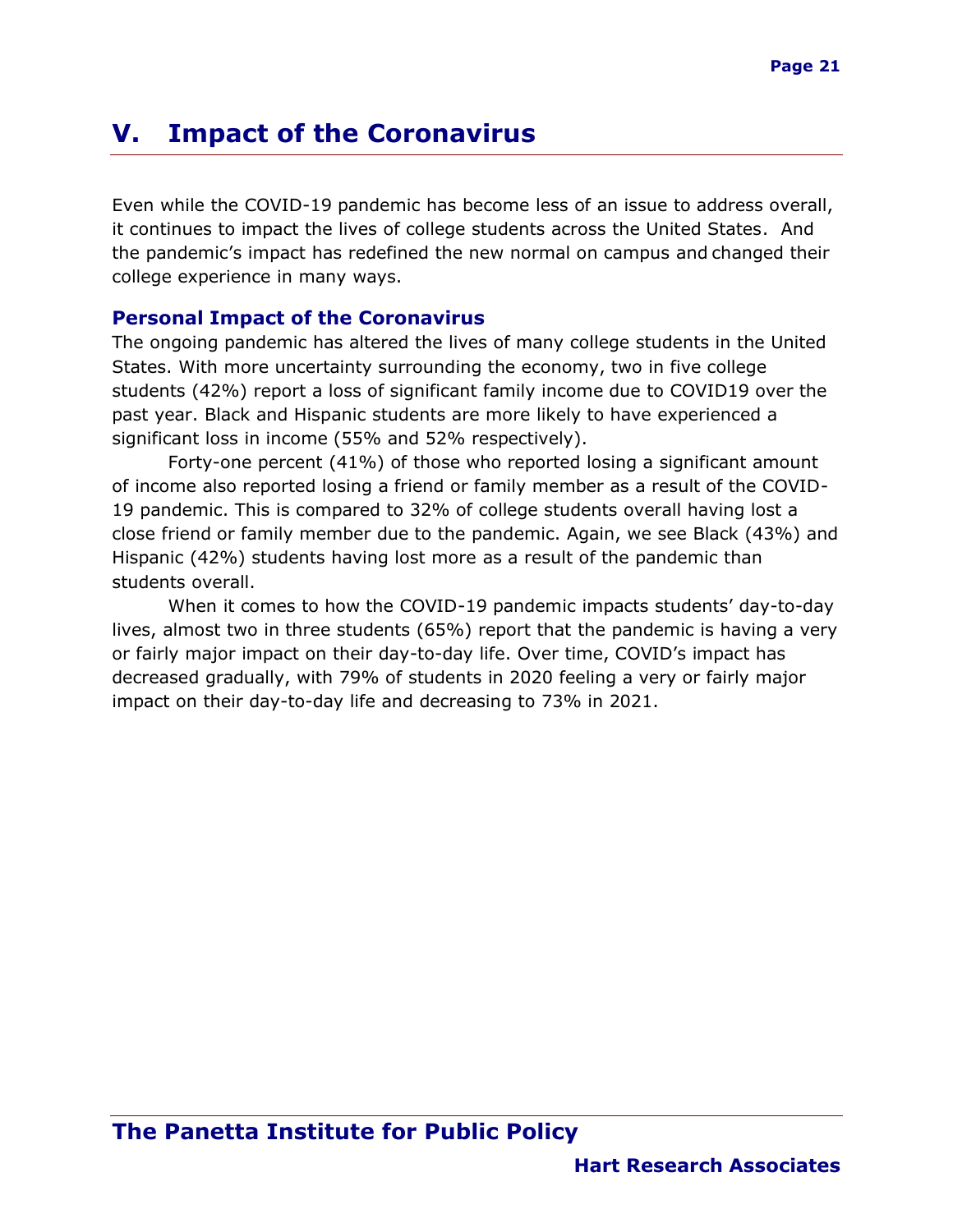

While COVID's impact has diminished, two in three college students still say COVID has impacted their life in a very/ fairly major way.

When it comes to vaccination status, there are notable subgroups differences. with 89% of Democrats being vaccinated and 63% of Republicans having taken the vaccine.

#### **Impact of the Coronavirus on University Campuses**

Many schools have implemented rigorous COVID-19 protocols in an attempt to prevent the virus' spread and regain normalcy on campus, and most students are satisfied with the efforts their institution has taken. While students are more likely than they were before the pandemic to view online classes as the same as inperson, most students still see a difference and prefer in-person classes.

Three in four students (76%) are satisfied with how their college or university has dealt with COVID-19, however in 2020, 83% were satisfied. Students who attend larger schools with more than 20,000 students are less satisfied with how their school managed the pandemic (67%) compared to colleges and universities with less than 20,000 students (78%). There are also divisions along party lines, with Democrats (80%) and Biden voters (79%) feeling more satisfied with their college or university compared to Republicans (65%) and Trump voters (also 65%).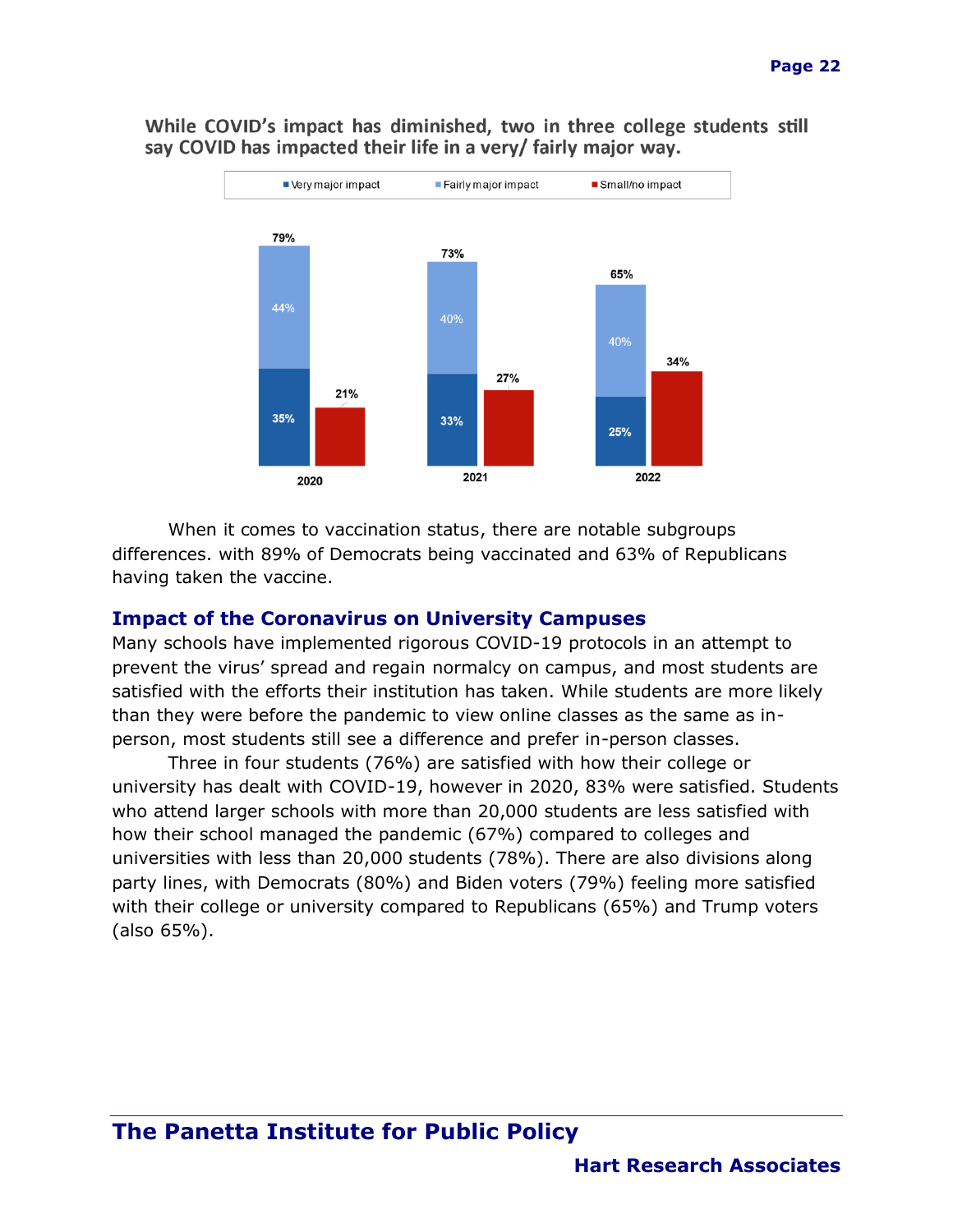#### Students remain mostly satisfied with how their school has handled COVID. Most still believe online classes do not offer the same quality as in-person classes.



College students still believe that online classes are not the same as in-person classes, but over time, and with improvements in technology and the necessity of virtual learning through the pandemic, this is now more of a divided result. In 2012, just 26% of college students felt that online classes offered the same quality as in-person classes, and that has increased to 46% now.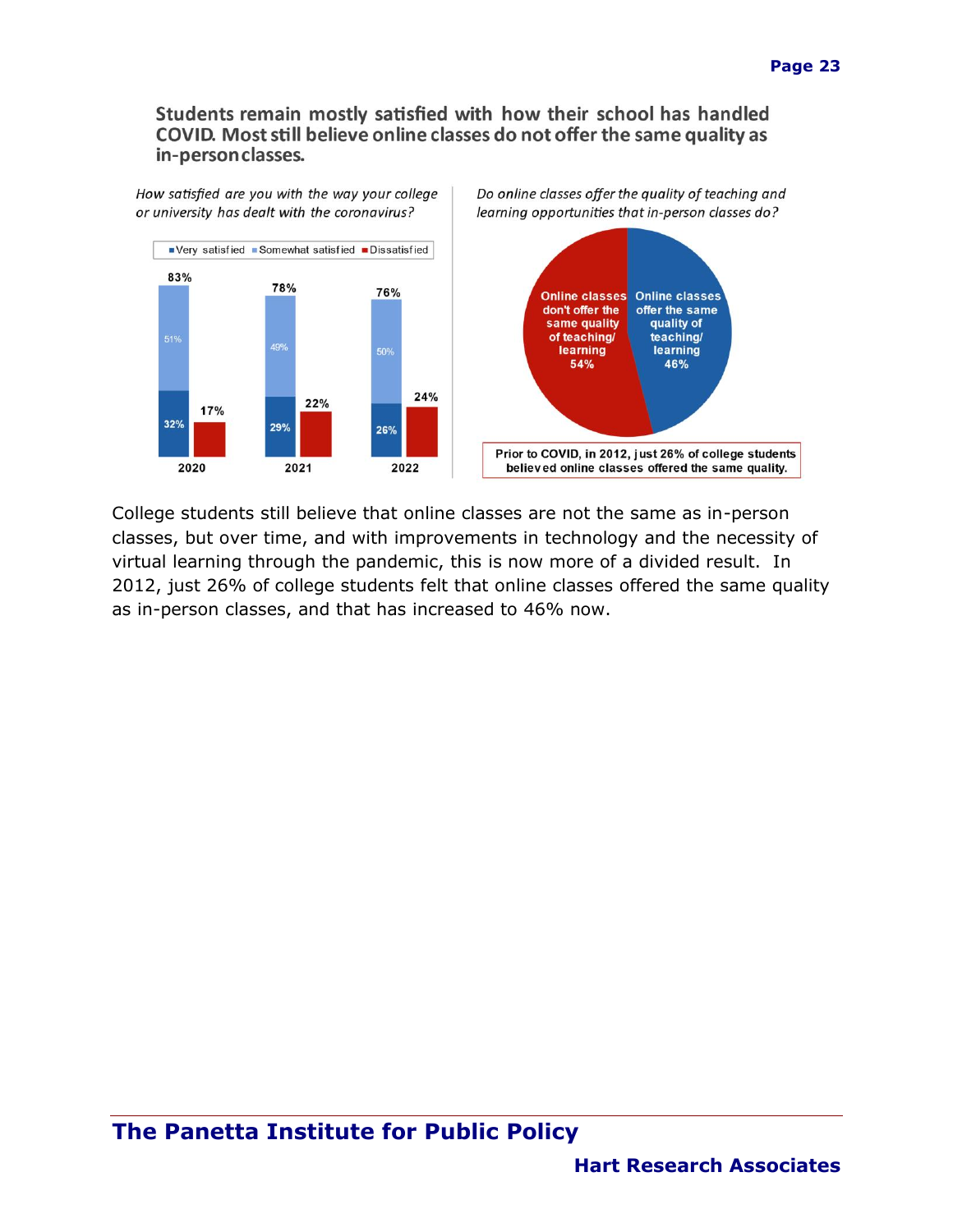# **VI. Economic Outlook**

With inflation at historic levels, college students' views of the economy have dropped to their lowest level since 2014. After rebounding from the economic slowdown and soaring unemployment rates during the early pandemic, college students have been feeling the economic pinch of rising prices, and their confidence in both their own economic future and that of the country has cratered. This is highlighted by the fact that for the first time in the Panetta Institute Poll's history, we find that college students do not believe they will be better off financially than their parents.

Almost seven in ten (69%) college students say that the nation's economy is not-so-good or poor, a 16-point increase from 2021 (53%). This is the lowest assessment of the national economy we have recorded since 2014. This pessimism is concentrated among Republican college students (83% not-so-good/poor), compared to just 65% among Democrats and 67% among Independents – a marked shift from 2014, when Republicans rated the economy only 6 points worse than did Democrats.





Looking ahead, when asked whether they believe the nation's economy will get better, worse, or stay the same in the next year, close to half (48%) think the economy will get worse – a return to the economic anxiety last measured in the first months of the COVID lockdown in 2020 (49%). The dueling partisan realities seen in general attitudes about the economy persist here, with both higher levels of Trump voters (64%) and Republicans (62%) expecting the economy to get worse over the next twelve months, in contrast to Biden voters (41%) and Democrats (42%).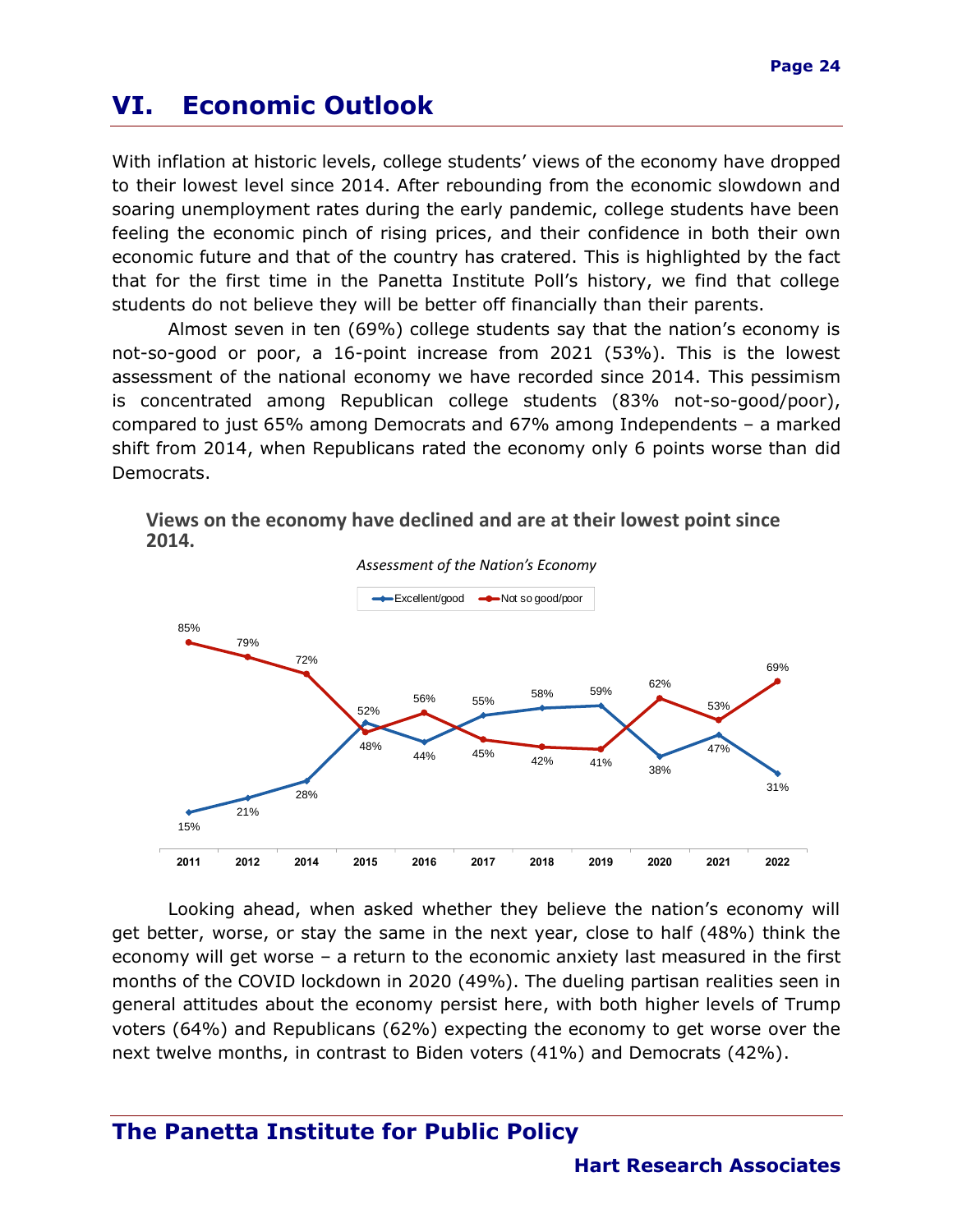These negative projections persist beyond the next year, and for the first time in the poll's history, college students do not believe they will be better off financially than their parents – 36% say better off, 36% say worse off.

**For the first time, college students do not believe that they will be better off financially than their parents.**



*Students' Expectations for their Financial Situation*

Among these students, freshmen are notably more optimistic (+8) compared to sophomores  $(-3)$ , juniors  $(-3)$ , and seniors  $(0)$ . STEM  $(+15)$  and Business  $(+5)$ majors are more optimistic that they will be better off than their parents than students studying social sciences (-9) and humanities (-13). Students coming from lower/lower-middle class families remain optimistic, however, that they will be better off than their parents. Much of the negativity stems from more than four in ten (42%) white students thinking they will be worse off than their parents - a marked change from the last time the question was asked, in 2018 (+4). We have also measured a large swing since 2018 among both Democrats and especially Republicans – in 2018, Democrats were +10 and Republicans were +32, while today both are underwater at -4 and -10, respectively. This collapse among Republicans, in concert with their general negative attitudes on the economy, point towards political polarization and control of the White House coloring students' economic outlook.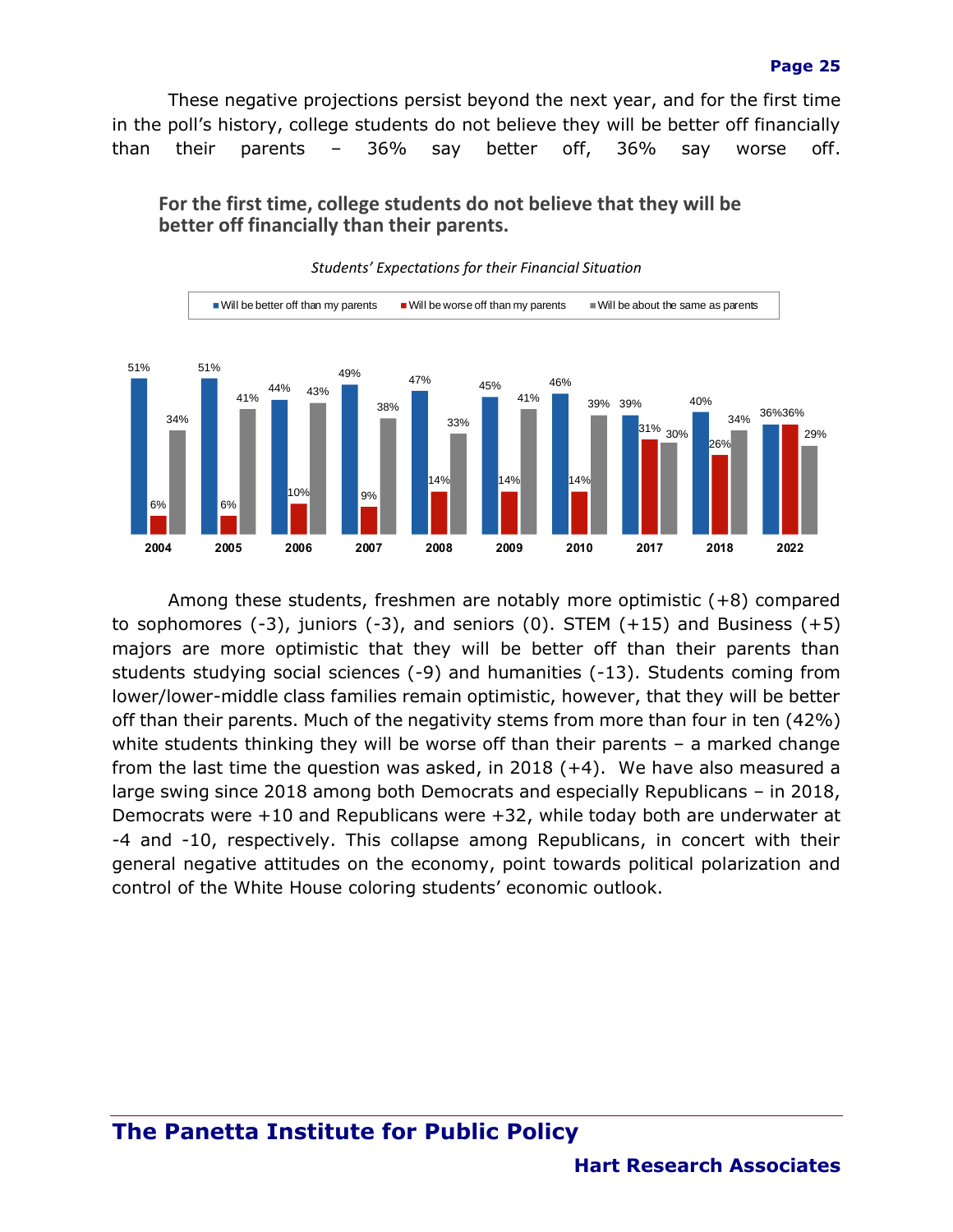| <b>Financial Future Compared to Parents</b> |                   |                  |                       |  |
|---------------------------------------------|-------------------|------------------|-----------------------|--|
|                                             | <b>Better Off</b> | <b>Worse Off</b> | <b>About the same</b> |  |
|                                             | $\frac{9}{6}$     | $\frac{1}{2}$    | $\frac{1}{2}$         |  |
| <b>All College Students</b>                 | 36                | 36               | 29                    |  |
| Freshmen                                    | 42                | 34               | 23                    |  |
| Sophomores                                  | 30                | 33               | 36                    |  |
| <b>Juniors</b>                              | 35                | 38               | 27                    |  |
| <b>Seniors</b>                              | 36                | 36               | 27                    |  |
| <b>Social Sciences</b>                      | 32                | 41               | 26                    |  |
| <b>Humanities</b>                           | 31                | 44               | 25                    |  |
| Science/Math/CS                             | 43                | 28               | 28                    |  |
| <b>Business</b>                             | 37                | 33               | 30                    |  |
| Upper/Upper-Middle Class                    | 31                | 35               | 34                    |  |
| <b>Middle Class</b>                         | 34                | 36               | 29                    |  |
| Lower/Lower-middle class                    | 44                | 35               | 22                    |  |
| <b>Democrats</b>                            | 35                | 39               | 26                    |  |
| <b>Republicans</b>                          | 29                | 39               | 32                    |  |
| Men                                         | 43                | 30               | 27                    |  |
| Women                                       | 31                | 39               | 30                    |  |
| White students                              | 29                | 42               | 30                    |  |
| Latinx students                             | 40                | 32               | 28                    |  |
| <b>Black students</b>                       | 52                | 26               | 22                    |  |
| <b>Asian American students</b>              | 43                | 27               | 30                    |  |

#### **Financial Future Compared to Parents**

#### **Job Prospects**

Despite their deep pessimism about the economy, college students remain confident as ever that they will be able find a job that is acceptable to them after graduation. Three quarters (75%) of students are very or fairly confident they will be able to find an acceptable job, which is in line with last year's record number (76%). Interest in the private sector remains higher than for other industries, but roughly 2 in 5 college students remain interested in working in public health (42%) or government (38%).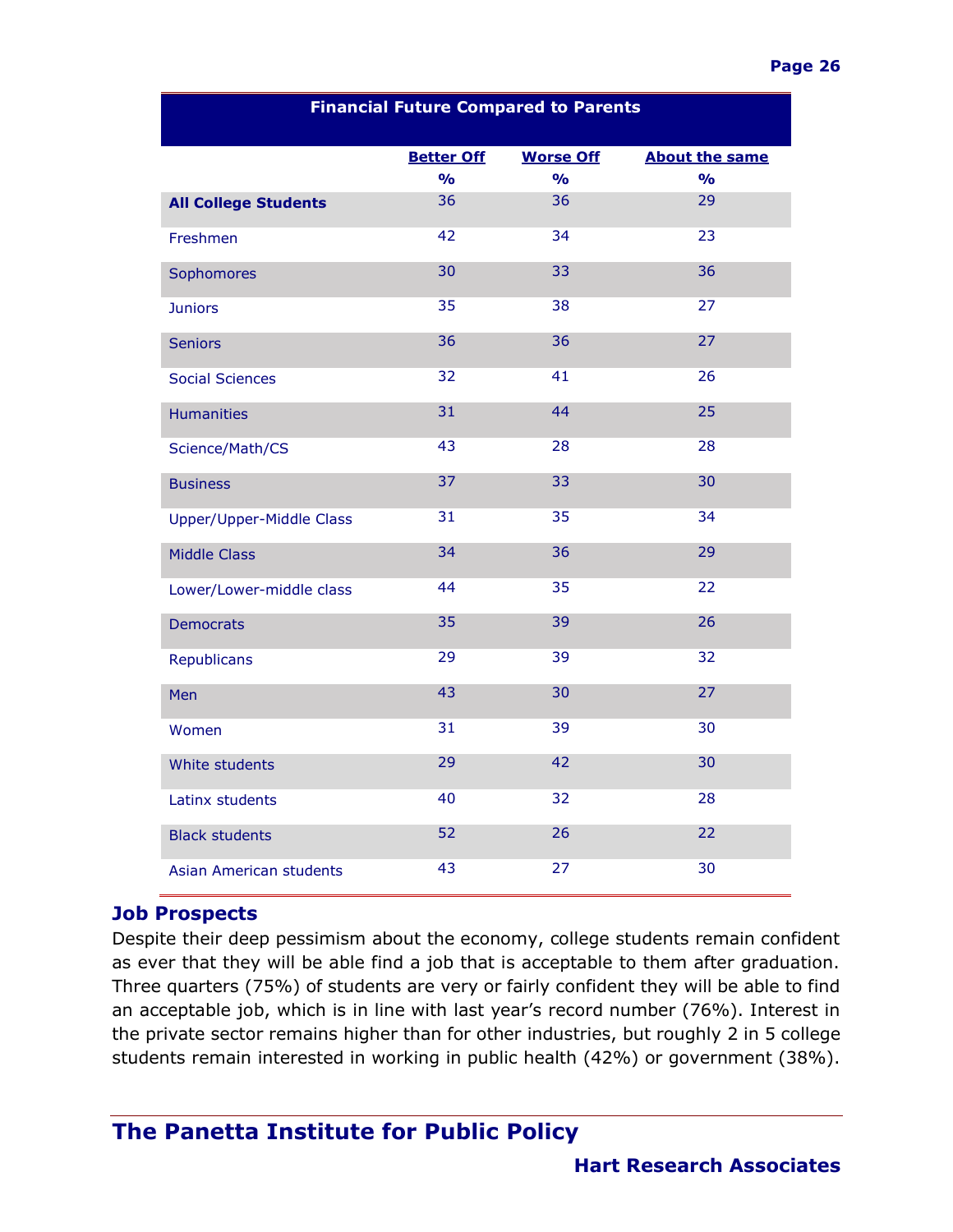Seniors are particularly interested in working in government (47%) compared to freshman or sophomores (33%) – a similar distinction we saw in last year's survey.

Marking a profound change in attitudes from a generation ago, and likely a sign of the financial distress that students have experienced growing up, the most important quality that students are looking for in a job is one that pays a good salary or wage (with fully 52% saying this is extremely important, and up from 25% in 2005). This is true across political identification and race, though students coming from a lower/lower-middle class family value a good salary even more (63%). Conversely, students are less likely to feel that a job that involves work that is interesting and challenging is extremely important (from 45% who said extremely important in 2005 down to 25% now), with little variation across political party, race, and socio-economic class. With students seeing inflation and the cost of living as by far the most important issue to them personally (60%), finding a job that pays a good salary has become the top priority.

#### **College students place the greatest import on a job that pays a good salary, a dramatic increase from a generation ago, while they are less likely to prioritize work that is interesting and challenging.**



*Extremely important in my choice of job after college:*

#### **Remote Work**

As college students look for jobs, they appreciate the flexibility of remote work, but are eager to return to the office; however, they do not prioritize either when compared to other qualities in a job. Almost half (47%) describe working mostly in person in an office with some opportunity for remote work as their ideal work situation. After that, working fully in person in an office or doing mostly remote work with some opportunities for being in person in an office garner equal (23% each) support from college students, while working fully remotely places a distant last, with only 6% of students surveyed describing it as their ideal work situation. Students rated the ability to work either in a remote location, outside of the office, the majority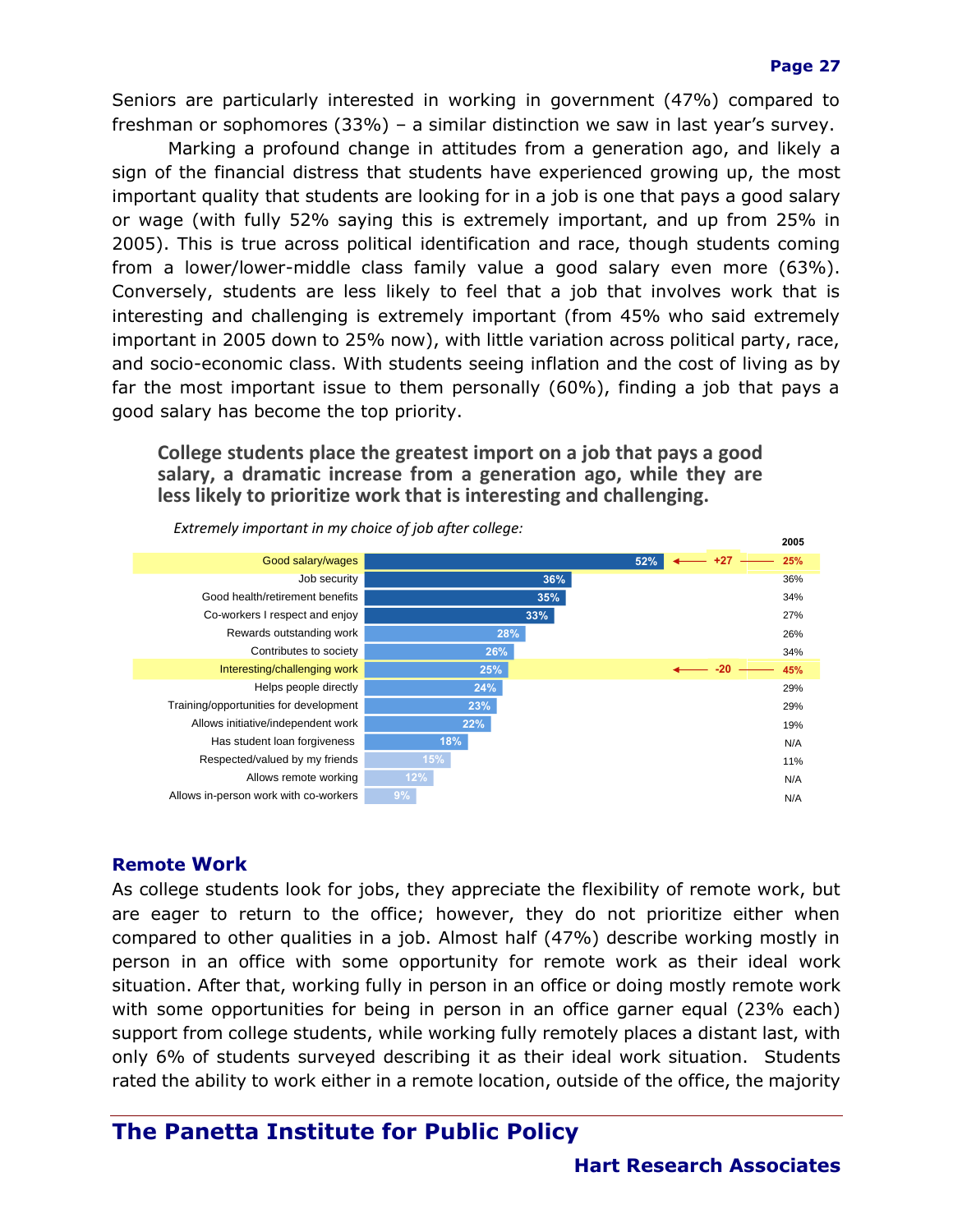of the time or work in an office with co-workers for at least some of the time the lowest among qualities that some people look for in a job. Overall, college students are looking forward to returning to the office, and while they hope to retain some of the flexibility of remote work, it is a significantly lower priority than the issues of pay, discussed earlier.

#### **Personal Finances and Student Loan Debt**

Student loans remain a defining issue for the personal finances of college students, with 55% of students haven taken out student loans to pay for some or all of their tuition. The burden of student loans will likely have a significant impact on what jobs students pursue after graduation.

Seven in ten students (71%) worry very often or somewhat often about finding a good-paying job, while 58% worry very or somewhat often about having too much student loan debt. These worries are particularly acute for students from lower and lower middle-class families, as well as students studying social sciences and humanities. This anxiety comes in an environment where four in ten (41%) students have skipped meals because they could not afford them; more than 3 in 10 (35%) have avoided a necessary medical or dental procedure because of the cost; and a fifth (21%) of students have needed to take time off from college because they could not afford to pay tuition, including 30% of Latinx and 28% of Black students.

Almost half (47%) of current college students will be graduating with student loans despite 37% of college students working at least 20 hours a week to pay their tuition and seven in ten (71%) having gotten scholarships to pay for some or all of their tuition. For those with student loan debt after graduation, they expect to enter the job market with on average \$35,520 in student loan debt alone. Over a quarter of students (28%) expect to graduate with over \$50,000 in debt. Students who attended private colleges expect to graduate with \$45,767 in debt, more than their peers in state schools who expect an average of \$32,313. In fact, almost six in 10 (58%) students with debt say their debt will impact the type of job they are likely to pursue, either a great deal or quite a bit. This debt burden casts a long shadow on the students' lives post-graduation, with 61% expecting it to take more than 10 years to pay off their debt – this is especially true for students coming from lower and lower-middle class families (73%).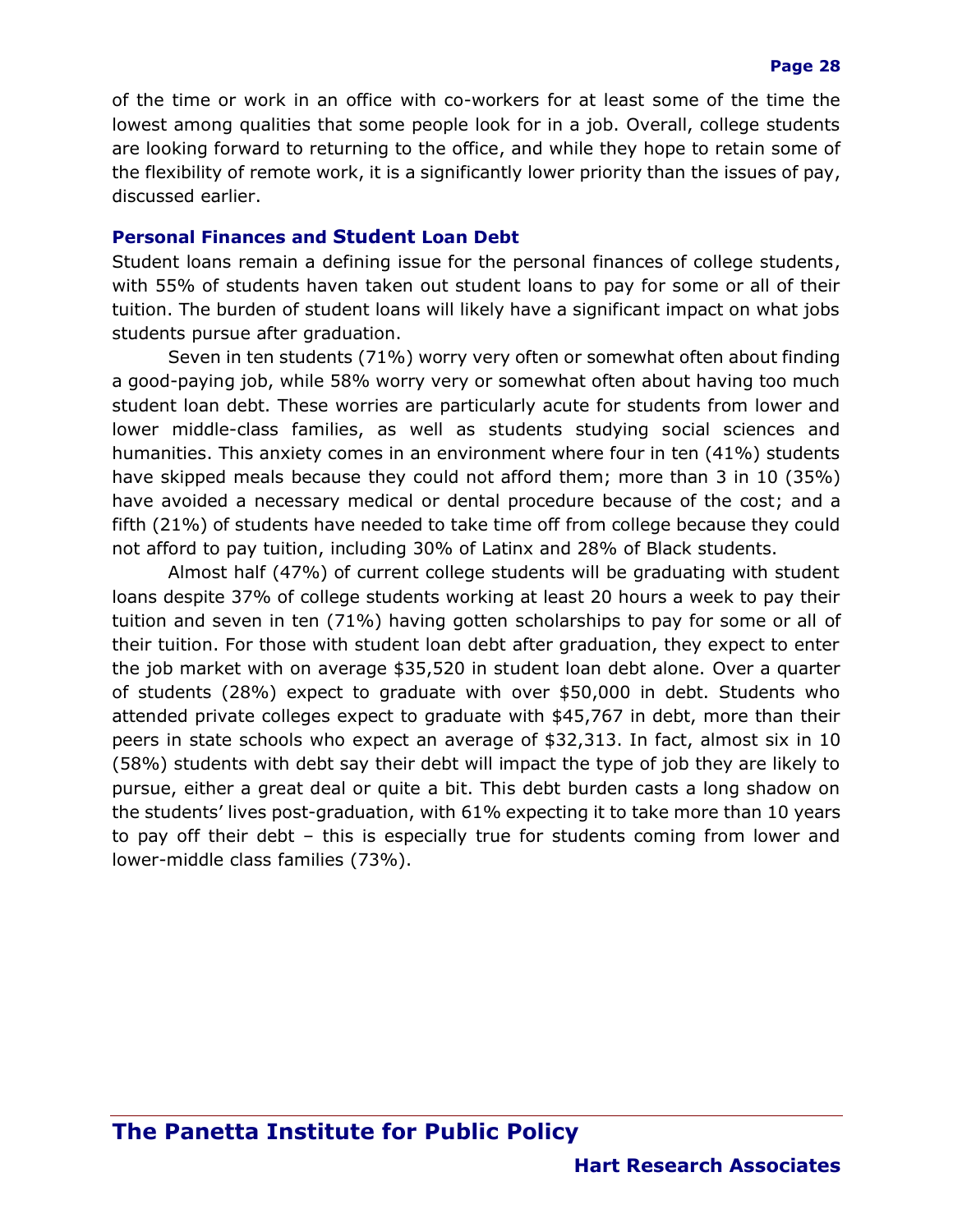#### **The Impact of Student Loan Debt**



- **55%** have taken out student loans.
- **85%** of those who have taken out loans expect to have debt after graduation.
- **\$35,520** is the average amount of debt.
- **61%** expect it will take six years or longer to pay off.
- **58%** say their debt will have a high impact on the job they pursue upon graduation.

# <span id="page-29-0"></span>**VII. Public Service**

Despite the COVID 19 pandemic, students had higher rates of volunteering than in the past two years, however, the number of students that have been involved in community activities and volunteer programs has decreased over the span of 10 years. Students also continue to study democracy and government in their college curriculums with similar levels as last year. Student's interest in public service careers increased since last year, but fewer students reported that someone had ever spoken with them about getting involved in politics or public service.

The awareness and outreach about students getting involved in politics or public service has also decreased from 2021 (48%) to 2022 (42%). And the decline is seen across all areas of study, including Social Science (-10), Humanities (-8), Science, Math, and CS (-9), and Business (-2) all reporting lower levels of conversations about someone encouraging them to get involved in public service.

Although there was a decrease in students speaking about getting involved in public service, those considering pursuing any service-oriented experiences after graduating has increased slightly from last year from 24% to 26%. Men decreased consideration for service-oriented experiences in 2021 from 27% to 24% while women increased their consideration from 2021 (25%) to 2022 (28%).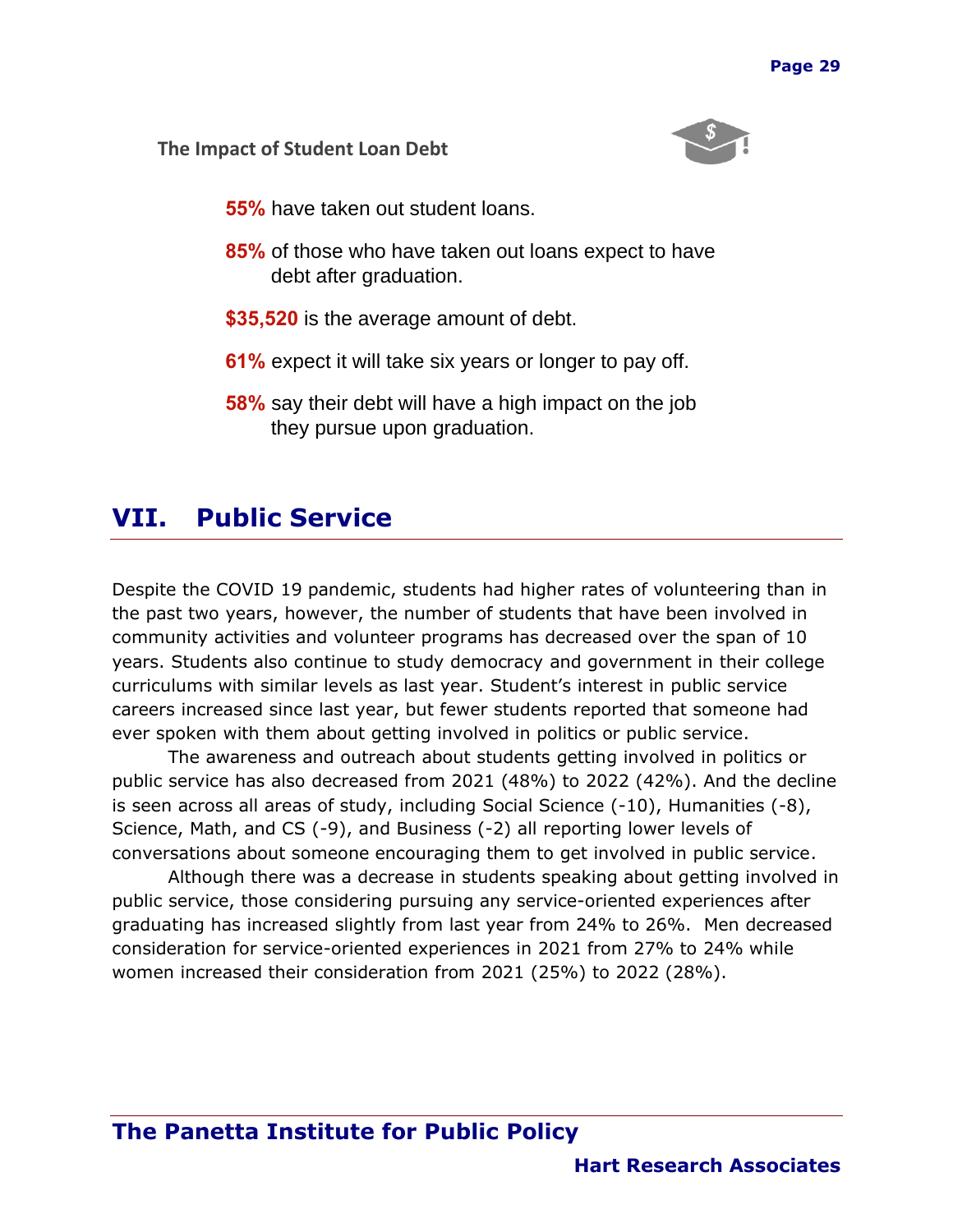#### **Civic Engagement**

For the past 2 years during their time at high school or college, 79% of students had taken courses focusing on American democracy, government, and their role as a citizen. Students who major in the social sciences (87%) are more likely to have taken a civics class in high school or college than Science, Math, and CS by at least +10 (76%). This also holds true for state college and universities (82%) and private institutions (71%).

| <b>Classes on Civic Engagement</b> |               |               |  |  |
|------------------------------------|---------------|---------------|--|--|
| <b>YES</b><br><b>NO</b>            |               |               |  |  |
|                                    | $\frac{1}{2}$ | $\frac{1}{2}$ |  |  |
| <b>All College Students</b>        | 79            | 21            |  |  |
| <b>Social Sciences</b>             | 87            | 13            |  |  |
| <b>Humanities</b>                  | 84            | 16            |  |  |
| Science/Math/CS                    | 76            | 24            |  |  |
| <b>Business</b>                    | 81            | 19            |  |  |
| <b>State</b>                       | 82            | 18            |  |  |
| Private                            | 71            | 29            |  |  |

Only 3 out of 10 students are interested in pursuing a career as a member of Congress or the Senate (30%). The majority of college students (70%) would not be interested in in running for a federal elected office with the number of interested students decreasing since 2020 (32%) and 2021 (35%). Subgroup differences for those interested in running for federal positions are widespread across groups. We see more men (36%) being interested in pursuing a career in federal elected offices than women (27%) and Black students (49%) having an overwhelming larger interested in running than their White (21%), Hispanic (41%), or Asian (36%) counterparts. While Democrats have had no change in interest since 2021 (30%) independents (-8) and Republicans (-15) had steep decreases in student's interest in running for federal office. We see similar trend lines for interest in running for office among students that voted for Biden (+5) and Trump (-7).

When asked about possible interest in running for a local or state elected office such as city council member or state legislator, students were more interested in local level positions (38%) than at the federal level. Those that attend a larger school with more than 20,000 students (22%) are much less likely to be interested in pursuing a career in local offices than those who go to a school with less than 5,000 students (51%).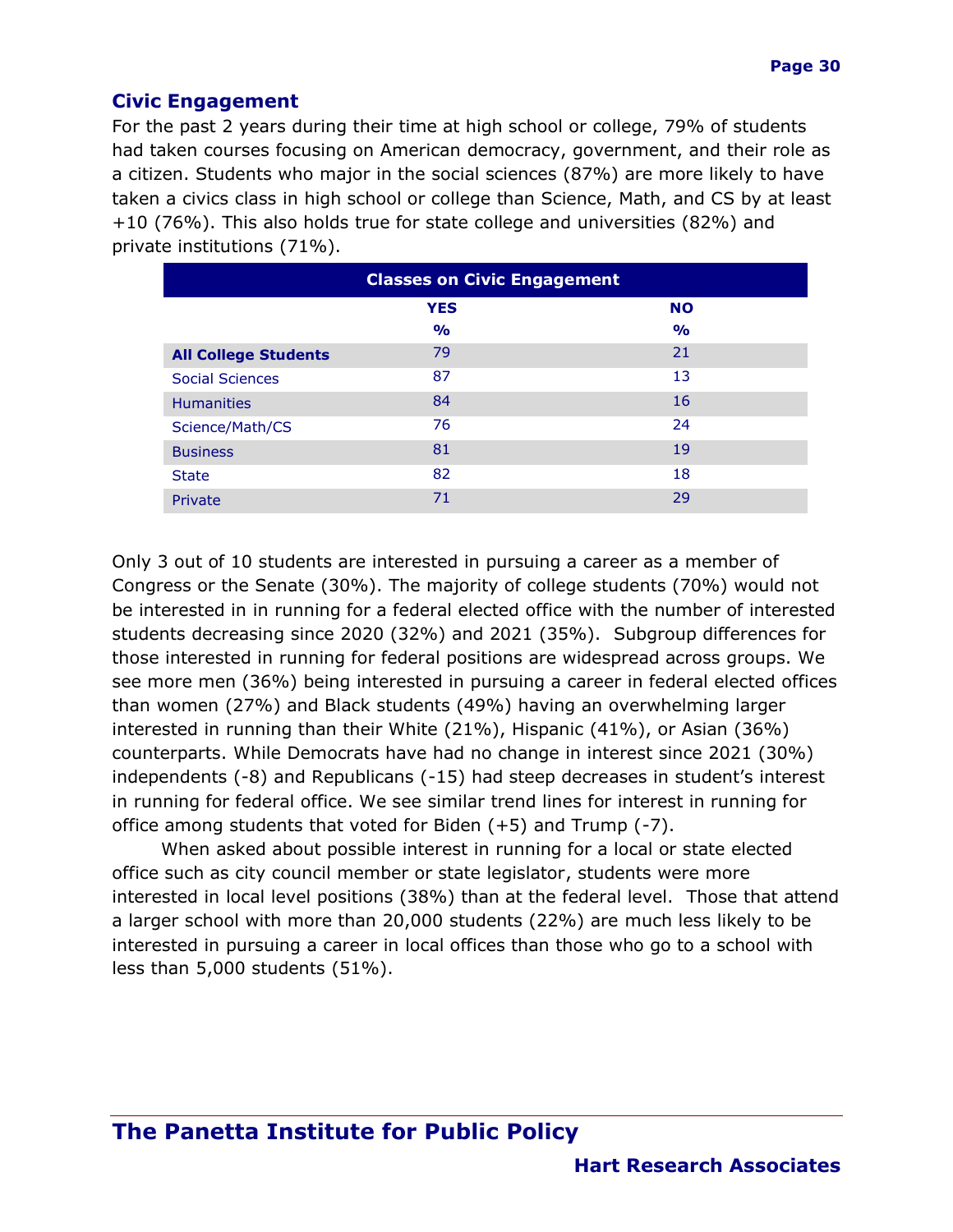| <b>Interest in running for LOCAL office</b> |                                            |               |  |
|---------------------------------------------|--------------------------------------------|---------------|--|
|                                             | <b>Not interested</b><br><b>Interested</b> |               |  |
|                                             | $\frac{1}{2}$                              | $\frac{6}{6}$ |  |
| <b>All College Students</b>                 | 38                                         | 62            |  |
| Less than 5,000 Students                    | 51                                         | 49            |  |
| 5,000 to 20,000 students                    | 43                                         | 57            |  |
| More than 20,000 students                   | 22                                         | 78            |  |
| College                                     | 42                                         | 58            |  |
| <b>University</b>                           | 35                                         | 65            |  |

#### **National and Community Service**

This year, almost seven out of ten students (69%) have participated in community and local volunteer activities despite the pandemic, increasing from 64% last year. Social Science (78%) and Humanities (77%) majors are more likely to have been involved in community activities compared to science, math, and CS majors (67%) along with Business students (65%). Those who attend a college or university with at least 5,000 students are less likely to have been involved with community activities compared to students that attend smaller institutions (71%) Overall students increased their involvement in community activities in the past year from 64% to 69%. Democrats  $(+6)$ , Independents  $(+2)$  and Republicans  $(+4)$  all increased their involvement. Women were also more involved in community activities in 2022 (75%) than in 2021 (67%).

On a national level, when asked how interested students would be in pursuing a career featuring college tuition forgiveness in exchange for two years of national service after graduating, more than half (54%) of students are very or fairly interested. Science, Math and CS students are the most interested in these programs (58%) as those students who expect to have student loan debt (87%).

| Interest in student loan forgiveness program and expected debt after<br>graduating    |    |    |  |  |  |
|---------------------------------------------------------------------------------------|----|----|--|--|--|
| <b>Expected to have</b><br><b>Very or fairly interested</b><br>debt<br>in the program |    |    |  |  |  |
| $\frac{1}{2}$<br>$\frac{1}{2}$                                                        |    |    |  |  |  |
| <b>All College Students</b>                                                           | 85 | 54 |  |  |  |
| Science, Math, CS                                                                     | 87 | 58 |  |  |  |
| <b>Humanities</b>                                                                     | 86 | 51 |  |  |  |
| <b>Business</b>                                                                       | 82 | 56 |  |  |  |
| <b>Social Sciences</b>                                                                | 81 | 52 |  |  |  |